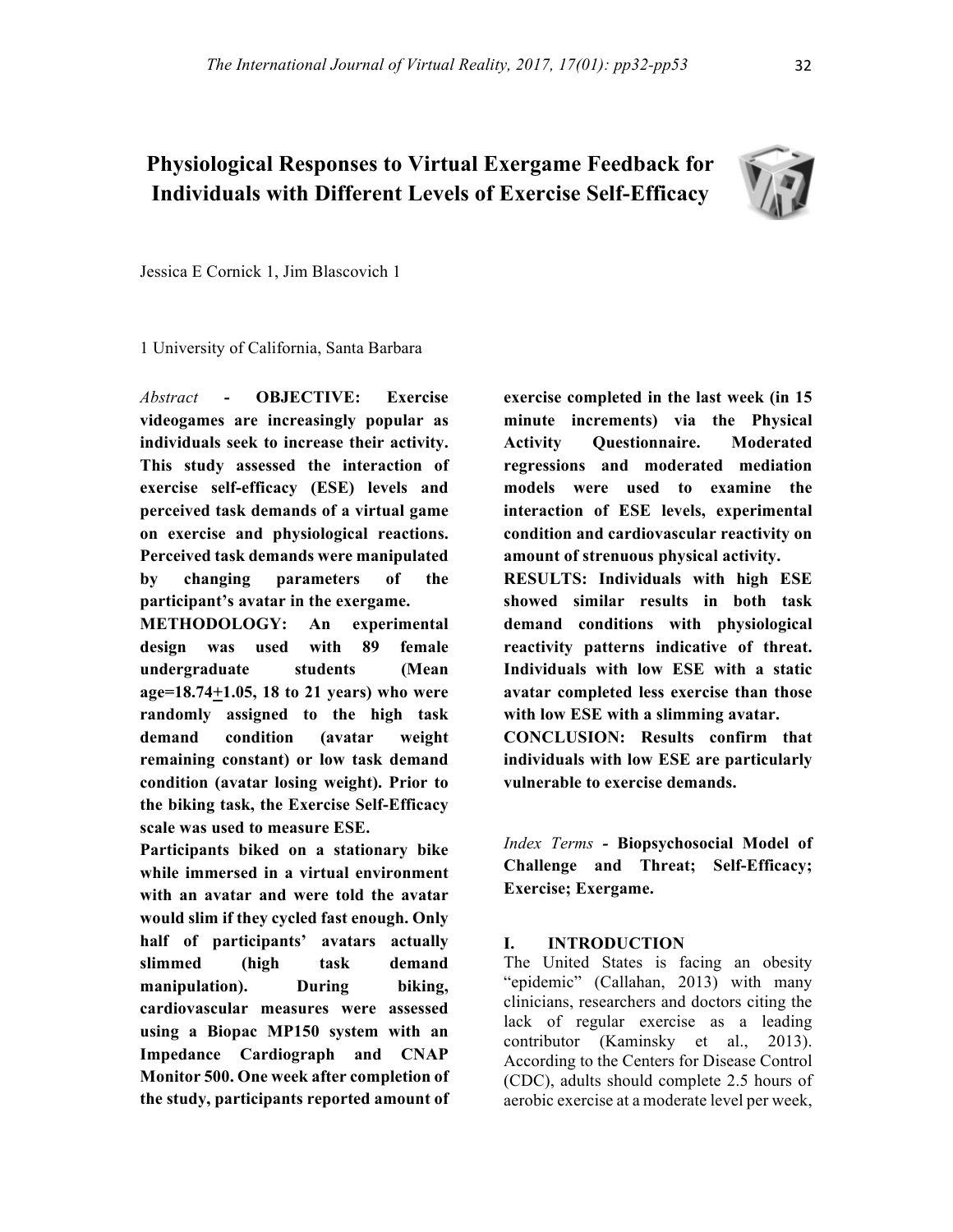but only 48% of US adults meet this guideline (Centers for Disease Control, 2012). While many people know exercise is important for maintaining a healthy weight and lifestyle, many do not perform the recommended amount because they find it difficult, boring, or hard to schedule (Johnston, Massey, & DeVaneaux, 2012). To make exercise more enticing and enjoyable, companies like Microsoft and Sony have designed exercise based videogames that mentally and physically engage the user. Although these exergames have proven to be popular and lucrative for their respective companies, research on the effectiveness of these exergames has been mixed, with some showing negative consequences of use (Song, Kim, & Lee, 2011). In the current research, we tested the hypothesis that perceived task demands during an exergame interacts with an individual's exercise self-efficacy level to influence cardiovascular responding and future exercise levels (see Figure 1).

We first provide a review of exercise selfefficacy and self-efficacy more broadly, followed by a review of the literature on exergames and how the outcome of exergame use is influenced by exercise self-efficacy. Finally, we present an overview of the biopsychosocial model of challenge and threat (Blascovich, Mendes, Vanman, & Dickerson, 2011) as a means for assessing reactions to perceived exergame task demands.

# **1.1 Self-Efficacy and Exercise Self-Efficacy (ESE).**

Most people strive to see themselves as generally good, efficacious, and able to effect change in the world around them (Taylor & Brown, 1988). An individual's belief that he or she has the ability to successfully complete tasks and accomplish goals reflects his/her level of self-efficacy (Bandura, 1982). Selfefficacy evaluations influence many aspects of an individual's life including cognitive, motivational, and affective processes. Individuals who perceive themselves to be more efficacious set more challenging goals, quickly recover after failure, experience less

stress, and approach difficult tasks with a mastery orientation (Bandura, 1994).

Individuals consider many sources of information when assessing the amount of efficacy felt for a specific task including the appraisal and integration of past accomplishments, social and verbal persuasion and feedback, vicarious experiences, and physical and emotional states (Bandura, 1977; Samson & Solomon, 2011). An individual's level of self-efficacy for a given task reflects the level of difficulty he/she believes they can overcome successfully (Bandura, 2006). Although many elements influence efficacy levels, research indicates that an individual's general efficacy level is relatively stable over time (Chen, Gully, & Eden, 2001; Strecher, McEvoy, Becker, & Rosenstock, 1986). However, if individuals are faced with information that calls into question their efficacy for a given task, one way they may maintain self-efficacy is to re-evaluate task demands and available resources such that the level of demands is equal to or less than available resources (Chemers, Hu, & Garcia, 2001; Feltz, Short, & Sullivan, 2008).

Even as individuals have feelings of general efficacy (the capability to behave in a way that influences events; Bandura, 1994), Bandura (2006) clearly states that individuals also have specific efficacy levels for a variety of tasks, including exercise. Exercise selfefficacy (ESE) is an individual's belief that he or she can complete an exercise routine even in the face of stressors or detractors (Bandura, 2006). Hence, ESE levels are generally associated with perceptions of greater resources relative to situational demands, allowing for adaptive coping with potentially stressful stimuli (Chemers et al., 2001; Jones, Meijen, McCarthy, & Sheffield, 2009). High ESE levels are also associated with a host of daily positive outcomes and behaviors including persisting longer at physical tasks, exercising more, being more likely to pursue challenging goals, cope with pain, and persevere through setbacks (Chuang, Chang, Lee, Chou, & Doong, 2003;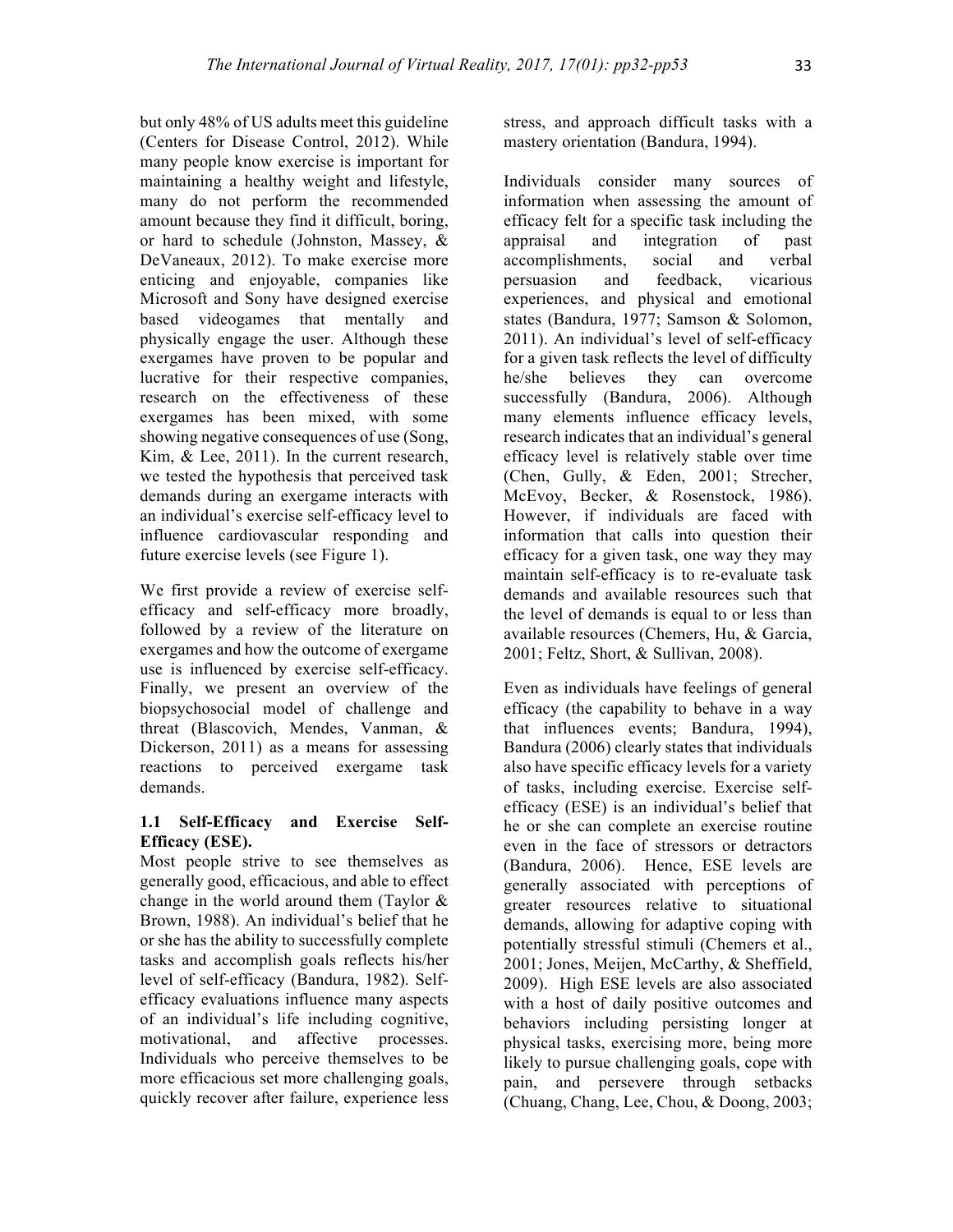Hankonen, Absetz, Ghisletta, Renner, & Uutela, 2010; Hutchinson, Sherman, Martinovic, & Tenenbaum, 2008; Llewellyn, Sanchez, Asghar, & Jones, 2008).

# **1.2 ESE and Exergames.**

Exergames, or exercise video games, come in many forms including Dance Dance Revolution, the Wii Fit suite, Zumba for PlayStation, and many more (see Cornick & Blascovich, 2016 for a review). Exergame platforms vary widely in the type of user input used to track movement from joystick to infrared camera to weight sensitive pressure pad. What is common among all types of exergames however is that game progress is measured by the amount and type of movement generated by the user.

Even though exergames have only recently become commonplace in American homes, much research points to their benefits over more traditional exercise routines (Rizzo, Lange, Suma, & Bolas, 2011). For example, exergames allow users to review their movements for accuracy as well as obtain different perspectives of their avatar from multiple viewing angles. These inherent exergame functions have been shown to increase the accuracy of newly learned exercise movements (Bailenson et al., 2008).

Use of exergames has also been shown to increase intense exercise, intrinsic motivation, energy expenditure, positive mood, and energy levels for both children and adults (Chuang et al., 2003; Fox & Bailenson, 2009; Gao, Chen, Pasco, & Pope, 2015; Ijsselsteijn, de Kort, Westerink, de Jager, & Bonants, 2006; Legrand, Joly, Bertucci, Soudain-Pineau, & Marcel, 2011; Lyons, Tate, Komoski, Carr, & Ward, 2012; Plante, Aldridge, Bogden, & Hanelin, 2003; Plante, Cage, Clements, & Stover, 2006; Russell & Newton, 2008). Researchers have posited that exergames influence these health outcomes because of the "Proteus Effect," or the idea that avatar behavior can inform a user's attitudes, motivations, and goals, and ultimately change the user's behavior in everyday life (Yee, Bailenson, &

Ducheneaut, 2009). For example, users whose avatars engage in healthy behaviors in Second Life are more likely to engage in exercise and other active behavior than users who have avatars that are less physically active (Dean, Cook, Keating, & Murphy, 2009). Similarly, engaging with an avatar in Second Life (compared to a 2D social networking site or a control condition) improved exercise efficacy and supported weight loss behaviors (Behm-Morawitz, Lewallen, & Choi, 2016).

Research during the last decade suggests that using exergames can also influence ESE levels. For example, Katula and McAuley (2001) conducted a study in which healthy participants exercised in front of or in the absence of a mirror. Compared to the no mirror condition, participants in the mirror condition reported increases in ESE immediately post exercise and twenty minutes later. However, other research has found that women who perceive themselves to be overweight who exercised in front of a mirror had a maladaptive cardiovascular response pattern, decreased work output, and decreased ESE relative to women who exercised without the mirror (Cornick & Blascovich, 2015; Katula, McAuley, Mihalko, & Bane, 1998). Similarly, Song and colleagues (2014) found in their study of normal and slightly overweight individuals, that participants who were dissatisfied with their weight and played an exercise video game while seeing themselves on a television screen experienced decreased ESE, and decreased enjoyment following exercise (Simonavice, 2008; Song, Kim, & Lee, 2014; Song, Peng & Lee, 2011). These results underscore findings that perceptions of weight influence both psychological and physical outcomes during exercise.

Although these results appear contradictory, the results can be explained by the presence or absence of heightened self-awareness in the user. The self directed awareness elicited by mirrors, exergames, and standing in front of a crowd increase levels of self-evaluation and decrease levels of self-efficacy by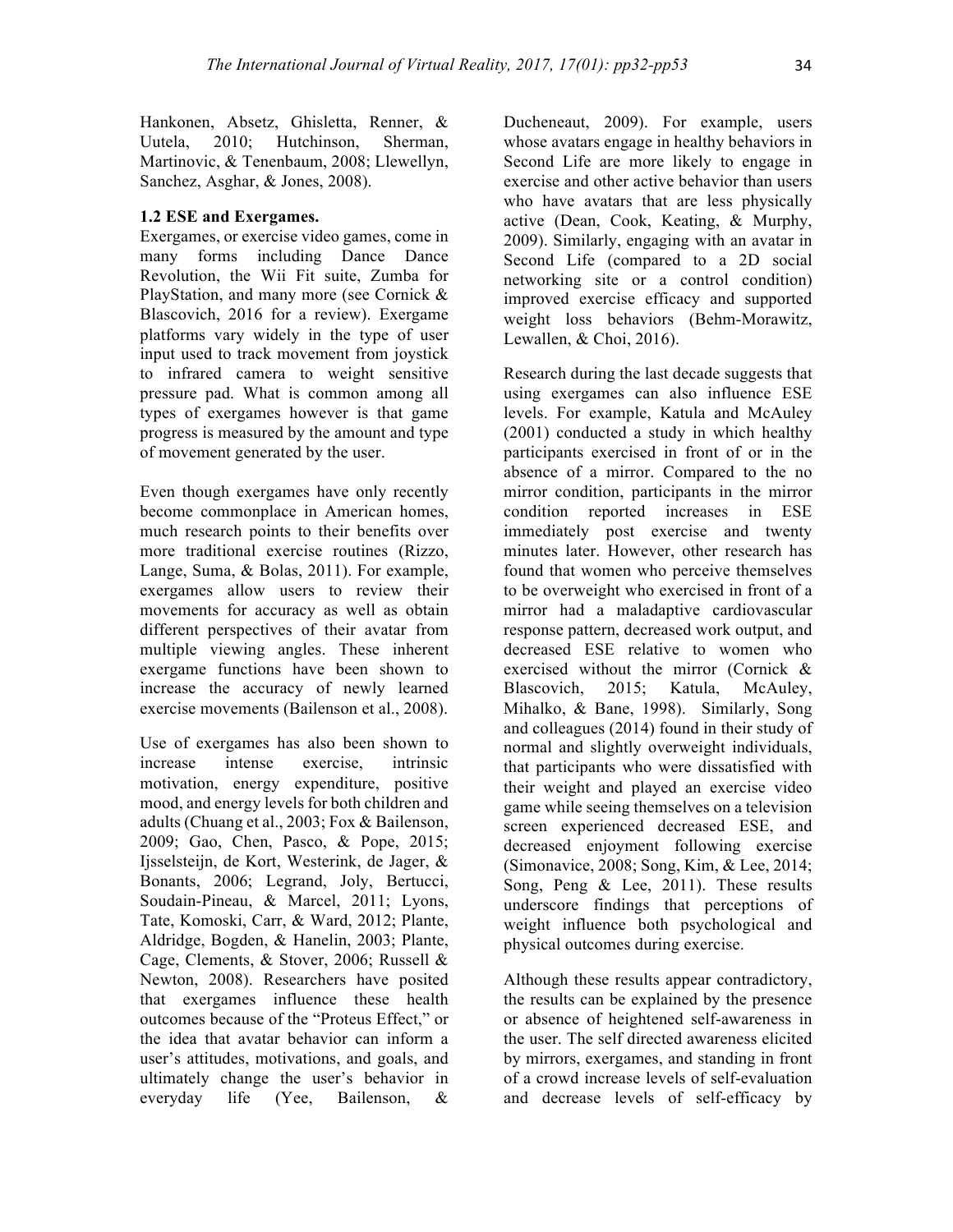making the discrepancy between an individual's "ideal" and actual self more salient (Ginis, Jung, & Gauvin, 2003; Mead, 1934; Wickland & Duval, 1971). Discomfort is associated with awareness of the disparity between current and ideal selves and the discomfort grows proportionally with the discrepancy, motivating individuals to reduce the discrepancy (Higgins, 1989). Such motivation may consequently make the demands associated with reaching the goal more salient. Therefore, individuals with increased self-awareness during performance tasks should perceive increased demands when compared to less self-aware individuals. Evaluations of situational demands and personal resources play a central role in cardiovascular (CV) reactivity to stressful tasks (as outlined by the biopsychosocial model of challenge and threat) that ultimately influences an individual's ESE level.

# **1.3 Biopsychosocial Model of Challenge and Threat.**

The biopsychosocial model of challenge and threat (BPSCT) states that individuals exhibit varying patterns of psychophysiological reactions to stimuli based on their implicit and explicit evaluations of task demands and personal resources to meet those demands (Blascovich, 2008; Blascovich & Mendes, 2010). When individuals ascertain (either consciously or unconsciously) that they have greater resources than a performance task demands, they exhibit patterns of CV reactivity indicative of challenge. Conversely, if they ascertain that they do not have enough resources to meet task demands, they exhibit CV reactivity patterns indicative of threat. States of challenge and threat can be differentiated using four CV measures: heart rate (HR; number of heart beats per minute), ventricular contractility (VC; a time based measure of the time from the left ventricle contracting to the opening of the aortic valve), cardiac output (CO; the amount of blood ejected by the heart per minute), and total peripheral resistance (TPR; overall resistance in the vasculature (arteries, veins, etc.) of the body; cf. Blascovich et al., 2011).

Electrocardiography (ECG), continuous mean arterial blood pressure (MAP) measurement, and impedance cardiography (ICG) are used to quantify these four measures. In addition to the four standard metrics, the current study also assessed rate pressure product (RPP) which is a metric of both energy consumption of the heart and stress in the cardiac muscle (Smith & Fernhall, 2010). Unnecessary effort and strain placed on the heart can have negative consequences for the CV fitness of threatened/stigmatized individuals (Blascovich, Mendes, Hunter, Lickel, & Kowai-Bell, 2001; Kelsey, 2004).

The BPSCT specifies that in a motivated performance situation (i.e., one requiring active coping in which actions can be evaluated, like giving a speech to a panel of raters), sympathetic neural activation results in increases in myocardial ventricular contractility (VC i.e., pre-ejection period (PEP)\*-1) and HR. This reactivity pattern is common to both challenge and threat motivational states demonstrating that the individual is engaged in the motivated performance task. Given task engagement, when an individual's resources meet task demands (state of challenge), increases in released epinephrine cause decreases in arterial contractility resulting in lower TPR and increased CO. During a state of threat (evaluation of fewer resources compared with demands), cortisol is released in addition to the epinephrine resulting in little change or an increase in TPR and little change or decrease in CO (Blascovich, 2008; Mendes, Blascovich, Lickel, & Hunter, 2002). Although this pattern of physiological responding may be relatively harmless in the short term, the pattern of physiological responding to stressful stimuli is a significant predictor of an individual's future CV disease risk and CV health (Kelsey, 2004). Additionally, changes in these indexes have been shown to predict concurrent and future physical and cognitive performance in a variety of domains (see Blascovich, 2008; Blascovich & Mendes, 2010; Tomaka,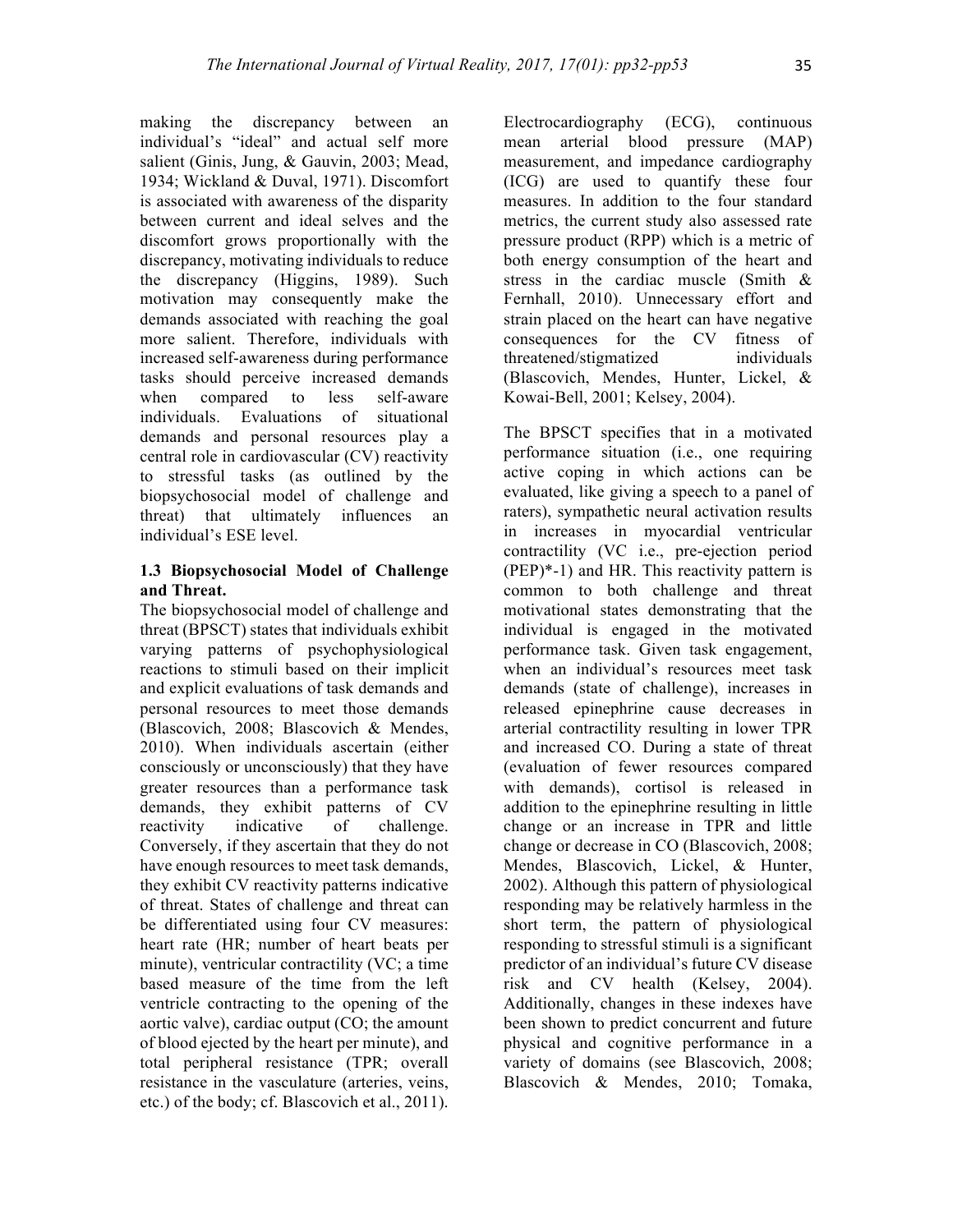Blascovich, Kelsey & Leitten, 1993; Tomaka, Blascovich, Kibler, & Ernst, 1997).

Crucial to the current study, research testing the BPSCT during metabolically demanding tasks has shown that the CV system works harder but less efficiently for individuals experiencing greater task demands (Rouselle, Blascovich, & Kelsey, 1995). In their study, participants pedaled a stationary bike while simultaneously doing serial subtraction aloud showed greater CV response (CO, VC and HR) than during either task conducted alone (Rouselle et al., 1995). Similarly, when participants were asked to ride a stationary bike in front a mirror (versus no mirror), they exhibited threat reactivity profiles in reaction to the increased task demands and decreased personal resources associated with exercising in front a mirror (Cornick & Blascovich, 2015).

Combining knowledge from the BPSCT and exercise physiology literature, we predict that individuals exercising in a physiologic state of threat would exhibit a simultaneous increase in TPR and a decrease in CO, resulting in active muscles receiving less oxygenated blood. When muscles do not receive enough oxygen needed to produce adenosine triphosphate energy, lactic acid is produced, which accumulates in the blood stream signaling the need for anaerobic metabolism (Rowell, Taylor, Wang, & Carlson, 1964). Periods of anaerobic metabolism can be maintained for short periods of time (around a minute) before the individual fatigues, and during anaerobic metabolism carbohydrate stores are metabolized instead of fat stores in order to use available blood oxygen most efficiently (Wasserman et al., 2004). By extension, it follows that individuals who exercise while in a state of threat place more stress on the heart, derive fewer CV and fat burning benefits, and cannot exercise as long as individuals in a state of challenge (Kelsey, 2004; Rowell et al., 1964; Wasserman et al., 2004).

# **II. AIM OF THE PROJECT**

Exercise self-efficacy levels are known to predict a host of positive daily outcomes by increasing perceived available resources. Individuals with high ESE levels perceive more available resources than individuals with low ESE levels (Chemers et al., 2001; Samson & Solomon, 2011). Additionally, although exergames are useful in that they encourage individuals to exercise, research on exergames and ESE suggests that increased self-awareness brought on by use of the exergame can make task demands more salient (Katula & McAuley, 2001; Song et al., 2011; Song et al., 2014). When tasks are relatively easy, an individual perceives low task demands; the opposite is true of more difficult tasks. The perceived ratio of personal resources and task demands determines whether an individual experiences positive or negative outcomes from exercise via the BPSCT (Blascovich, 2008).

The current study explored the interaction of ESE and perceived exergame task demands on BPSCT indices and completed strenuous exercise in a sample of women who reported being heavier than their ideal weight. In the lab, participants cycled on an ergometer in a digital virtual environment with an avatar that either appeared to slim down (fewer task demands) or not (more task demands) during the cycling while physiological responses were recorded. One week later, participants reported their average amount of exercise completed during the intervening week.

We hypothesized that individuals in the avatar slimming condition (fewer task demands) would show no differences in CV responding and future exercise as task demands stay low regardless of whether the participant has low or high ESE (low or high perceived resources respectively). However, for those in the avatar constant condition (more task demands) with low ESE, we hypothesized that they would exhibit a CV reactivity profile of threat and would show low levels of exercise (low resources and high task demands). Finally, for those in the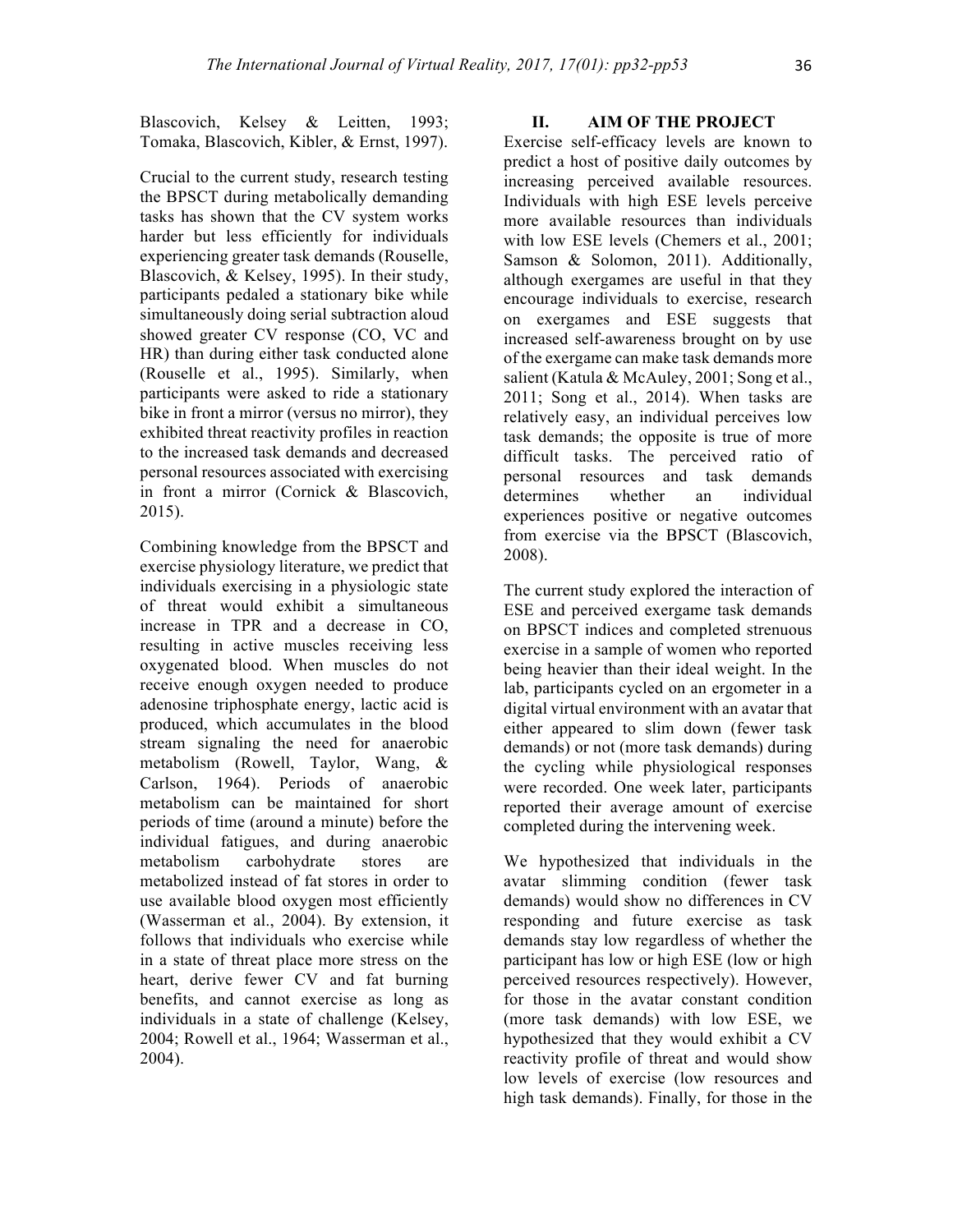avatar constant condition (more task demands) with high ESE, we hypothesized that they would exhibit a CV reactivity profile of challenge and would show high levels of exercise (high resources and high task demands; see Figure 1 for a theoretical model). These hypotheses will be tested in two stages, Hypothesis A will test whether ESE and exergame task demands interact to influence CV reactivity, and Hypothesis B will assess the mediation of the relationship between ESE and strenuous exercise by CV reactivity.

Importantly, due to the metabolically demanding nature of the task, the threat pattern of CV responses was expected to occur during the latter minutes of the task (minutes 3 - 5; Rouselle et al., 1995). Additionally, in typical BPSCT studies in which the participant is doing a task that is cognitively based, threat is indexed by no change or an increase in TPR values. However, when the task is metabolically demanding (as is the case with riding a stationary bike), BPSCT research shows that all individuals show a reduction in TPR and threat now becomes indexed by smaller reductions in TPR values (Tomaka et al., 1997).

### **III. METHODS**

### **3.1 Participants.**

Eighty nine female undergraduates (44% White, 22% Hispanic/Latino, 19% Asian American, 15% other or multiple ethnicities) from the Introductory Psychology and Experimental Psychology subject pool at the University of California, Santa Barbara (UCSB) were recruited to participate in exchange for course credit. The sample was restricted to women who perceived themselves to be above their ideal body weight. Perceived weight (versus their actual weight) was used as a selection metric as perceived weight normality is often more important in determining mental and emotional states (which contribute to selfefficacy levels) than actual weight and women who are above their ideal weight would be interested in losing weight via

exercise and exergames as tested in this study (Bandura, 2006; Major, Hunger, Bunyan, & Miller, 2014; Muennig, Jia, Lee, & Lubetkin, 2008). Therefore, only women who initially rated their current weight as above "ideal" were recruited to participate in the current study.

Participants ranged in age from18 to 21 (*M*=18.74, *SD*=1.05) and their average body mass index (BMI) fell within the normal to obese range (*M*=23.34, *SD*=3.63, range= 14.42-35.41). Based on the Centers for Disease Control guidelines, 3.6% (*n* = 3) were underweight,  $65.9\%$  ( $n = 56$ ) were normal weight, 25.9% (*n* = 22) were overweight, and  $4.7\%$  ( $n = 4$ ) were obese. Participants were screened for major heart conditions, medications, pregnancy, and other serious medical conditions.

# **3.2 Design and Procedure.**

The current study involved two betweensubjects factors -- perceived exergame task demands (low or high task demands) and ESE level (continuous) – and one withinsubjects factor, time (5 minute Baseline 1, 5 minute Baseline 2, and 5 minute task). During the task, each participant cycled on an ergometer while immersed in a virtual environment. The two dependent measures were CV patterns and strenuous exercise completed the following week.

Prior to arrival at the laboratory, participants completed a measure of perceptions of ideal body weight and ESE. In order to avoid influencing the physiological measures, participants were also asked to abstain from caffeine for at least two hours prior to the study (Astrup et al., 1990). Upon arrival at the laboratory, participants who consumed caffeine were rescheduled for another time slot. Next, participants' height and weight were measured and CV leads and sensors were attached. Subsequently, the participant completed a seated, resting five-minute baseline period. The participant then sat on the ergometer and was immersed in the virtual environment (an exact replica of the laboratory). A second baseline period was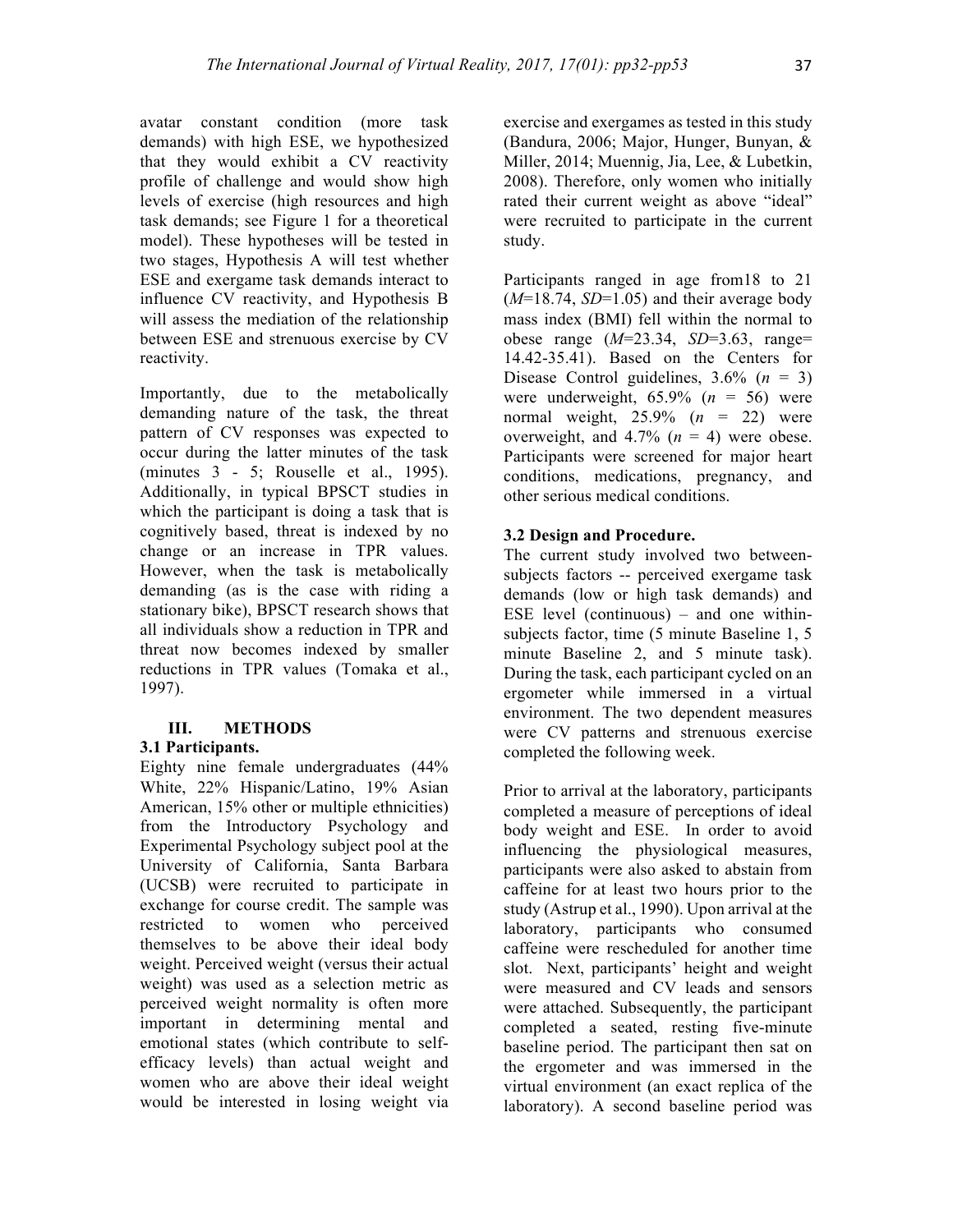conducted while participants sat on the ergometer without pedaling. The virtual world was then refreshed and participants were shown an avatar standing in the middle of the laboratory. Participants were told that the avatar "represents you and will reflect your hard work during the biking task. If you continue to pedal fast enough, she will lose weight." In actuality, only half of the participants completed the cycling task with an avatar that slimmed (a total of 15% of body width). The other half were assigned an avatar whose apparent weight remained constant throughout. Participants exercised at a constant 100-Watt workload for five minutes on an electronically-controlled upright pedacycle ergometer (Kettler Model E3; Rouselle et al., 1995). Finally, all sensors and leads were removed and participants were partially debriefed. One week later, participants were emailed a follow up survey that assessed daily average physical activity (Aahdahl & Jorgensen, 2003). Participants' were then fully debriefed.

# **3.3 Measures.**

**Weight Perception.** Perception of ideal body weight was measured via a single item during the pre-screening process. Participants were asked to rate themselves on a 1 to 7 scale, with "much thinner than ideal weight" at 1, "at my ideal weight" at 4, and "much heavier than my ideal weight" at 7. All participants rated themselves as a 5 or above  $(5, n = 45; 6,$  $n = 26$ ; 7,  $n = 11$ ). Participant's BMI and perceptions of ideal body weight were significantly correlated  $(r(80) = .61, p <$ .001).

**Exercise Self-Efficacy.** The Self-Efficacy to Regulate Exercise Scale (Bandura, 2006) required participants to rate how certain they were that they could perform their exercise routine three or more times per week given a number of common obstacles (e.g., "When I feel discomfort when I exercise", "If I don't reach my exercise goals"). All responses were given on an 11-point scale ranging from 0 (*Cannot do at all*) to 10 (*Highly certain can do*) after completing the stationary biking task. Reliability among items was (Cronbach's  $\alpha$  = .94). An average ESE value

was calculated by taking the mean value of all 18 items (ESE  $M = 5.27$ ,  $SD = 1.81$ ; see Table 1). Participant's ESE and BMI were significantly correlated  $(r(83) = -.24, p < .05)$ , such that participants with higher BMI reported lower levels of ESE.

**Physical Activity Questionnaire.** One week after completing the exergame in the virtual environment, participants completed the Physical Activity Questionnaire (PAQ; Aadahl & Jorgensen, 2003) describing the total time spent on each of nine physical activity levels on an average day in the past week (24 hour total), 1-sleep or rest; 2- sitting quietly or watching television; 3- working at a desk or eating; 4- standing or driving a car; 5- light cleaning or walking downstairs; 6 biking to work or brisk walking; 7- gardening or carrying light objects upstairs; 8- aerobics or health club exercises; 9- running or racing at higher intensity than level 8. Responses were reported in 15 minute increments. Although all nine levels were collected, the levels of most importance were levels eight and nine that correspond to high-energy expenditure behavior, so a composite score was created by adding level eight and nine activity (see Table 1).

### **Physiological Measures and Apparatus.**

Physiological responses including heart rate (HR), stroke volume (SV), cardiac output (CO), pre-ejection period (PEP), and blood pressure (BP) were measured simultaneously, continuously, and noninvasively throughout baseline and task period via a Biopac MP150 system with an Impedance Cardiograph and CNAP Monitor 500. Impedance cardiograph (ICG) and electrocardiograph (ECG) recordings provided continuous measures of cardiac performance (SV, HR, and CO). Two pairs of mylar tape band electrodes (separated by at least three centimeters) encircled the participant's neck and torso (thorax at the xiphisternal junction; Sherwood et al., 1990). These provided basal trans-thoracic impedance (Z0) data and the first derivative (dZ/dt) of pulsatile changes in transthoracic impedance, sampled at 1kHz. The electrocardiograph recordings were obtained with a Modified Lead II configuration (the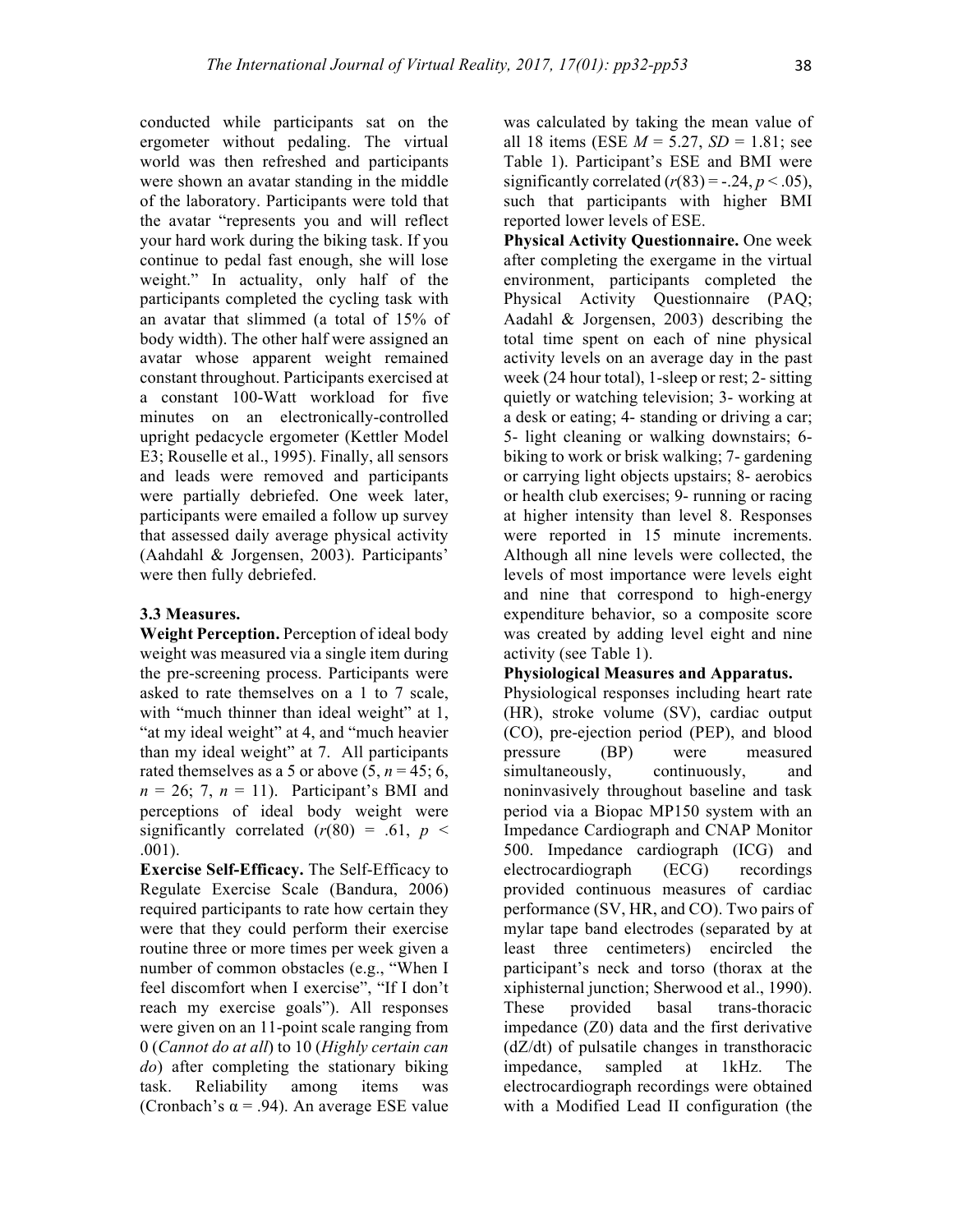right lead below the clavicle and the left lead on the left side of the torso below the ribcage). A 400 µA (rms) DC 50 kHz current passed through the two outer electrodes and measured impedance from the two inner electrodes.

The CNAP Monitor enabled collection of continuous noninvasive recordings of BP from the participants' left thumb. Data were integrated via the MP150 and displayed and stored with Acqknowledge software (Biopac; Goleta, CA). Mindware software (Gahanna, OH) was used to edit artifacts and ensemble and score the CV data in 60-s intervals. Four measures of cardiac performance (VC (PEP), HR, TPR (derived from BP and CO), and CO) were used to distinguish between states of challenge and threat while RPP was assessed for its correlational strength with these four original measures. Scoring was performed blind to other participant data.

### **IV. RESULTS**

# **4.1 Preparation of Physiological Measures. Baseline Periods.** To ensure there were no differences in participants' physiological responses during the rest periods as a function of experimental condition, multiple paired t-tests were performed comparing minutes 4 and 5 of baseline 1 and 2 across all five physiological indicators (HR, VC (PEP), CO, TPR, and RPP). Across all 30 comparisons, 11 reached statistical significance (using a p value of  $p < .05$ , with baseline 1 values being lower). Because the baseline represents the lowest resting point, baseline values used in future analyses were created by averaging baseline 1 minute 4 and baseline 1 minute 5 for each index (five total baseline values were created, one for each index).

**Reactivity Values.** CV reactivity values were calculated by subtracting the baseline value from each of the five biking task physiologic values (HR, VC, CO, TPR, and RPP), for a total of five reactivity values per index (25 total).Values exceeding + 2.6 *SD*s from the mean  $(p=01$  in a normal distribution) were identified as extreme and were winsorized by assigning them a value 1% higher (or lower) than the next-highest value (Tabachnik & Fidell, 2013). Among the thousands of CV data points collected for this study, only 11 data points were winsorized.

**Task Engagement.** As task engagement is a pre-requisite for challenge and threat, we first examined whether participants were engaged in the biking task prior to testing for CO and TPR differences. Single-sample *t*-tests were used to assess whether HR and PEP reactivity values, which index task engagement (Blascovich, 2008), differed significantly from zero. In all task minutes in both exergame task demand conditions, task engagement was evidenced by significant increases in HR and VC reactivity (i.e., decreases in PEP from baseline) (all *t* tests significant at  $p < .05$ ).

# **4.2 Hypothesis A- ESE and exergame task demands interact to influence CV reactivity.**

To test the interaction outlined in Figure 1 (ESE and exergame task demands condition on CV reactivity), moderated regressions were conducted on the last three task minute values for the five physiological indices, with ESE values and exergame task demands condition entered on step 1 and the interaction (product term) entered on step 2. It was hypothesized that participants in the low task demand condition (avatar slimming) would exhibit BPSCT reactivity profiles of challenge, while participants with low ESE in the high task demand condition (avatar constant) would display a threat response and participants with high ESE in the high task demand condition (avatar constant) would display a challenge response. See Table 1 for means and standard deviations for CV reactivity variables.

# **4.3 Analysis of Physiologic Measures to Test Hypothesis A.**

**Cardiac output reactivity.** At step 1 there was no main significant main effect of exergame task demands condition  $(b = .18, p)$ = .97) or ESE (*b* = 1.69, *p* = .27). Together these two predictors explained 1.7% of the variance in CO reactivity,  $F(2, 72) = .62$ ,  $p =$ .54 (adjusted R square=  $1.0\%$ ).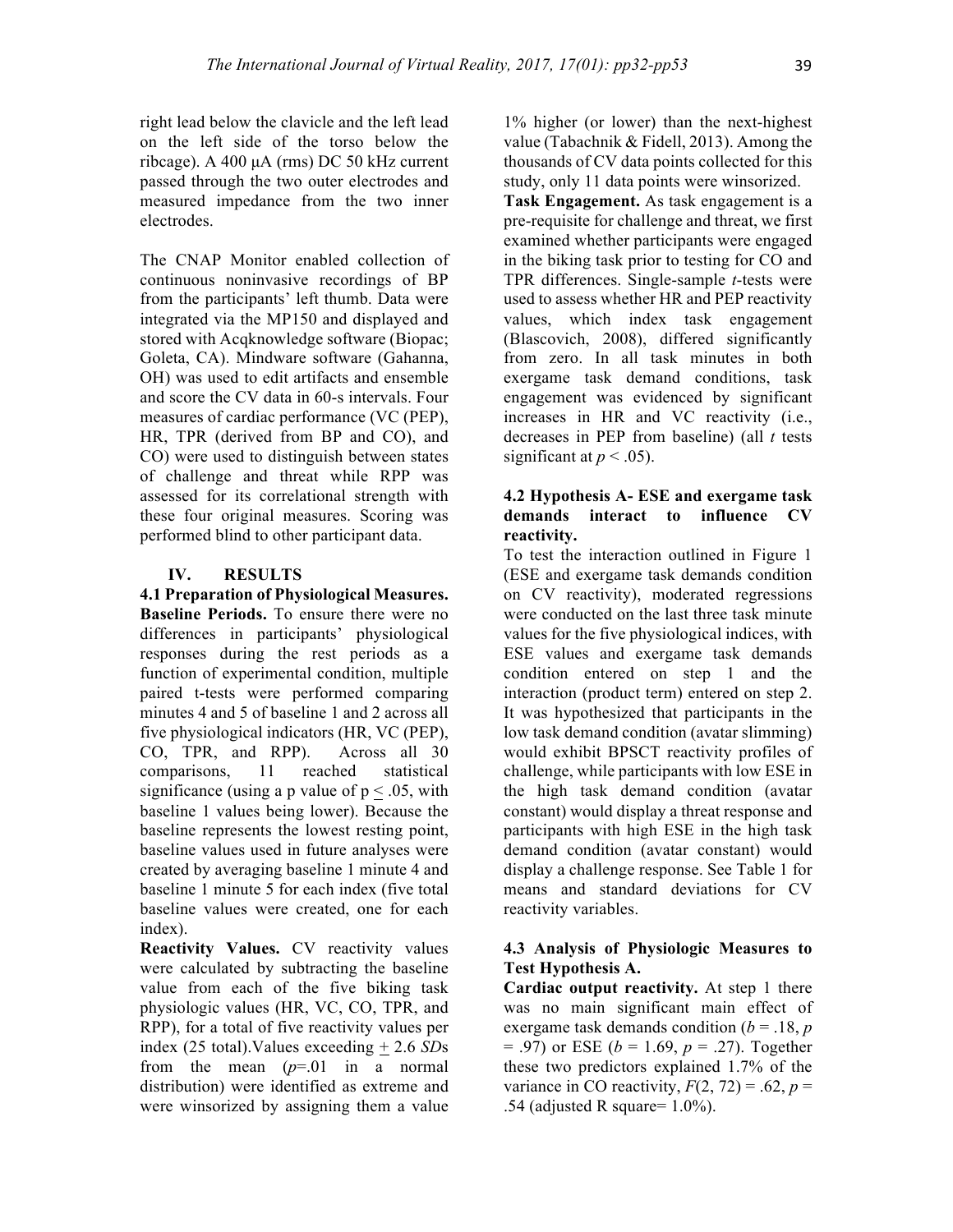At step 2, the interaction term  $(b = -1.97, p =$ .52) was non-significant and explained an additional .6% of the variance in CO reactivity,  $F(1, 71) = .42$ ,  $p = .52$ .

**Total peripheral resistance reactivity.** There was a significant main effect of exergame task demands condition on TPR, (*b*   $= 170.91$ ,  $p < .05$ ). Participants in the high task demand condition (avatar constant) showed TPR reactivity in line with a challenge response [simple  $b = 58.41$ ,  $t(69) =$ 1.66,  $p = .10$ ] while those in the low task demand condition (avatar slimming) showed TPR reactivity values in line with a threat response [simple  $b = -23.10$ ,  $t(69) = -0.67$ ,  $p =$ .50]. There was no main effect of ESE level on TPR values, (*b* = 16.84, *p* = .50). Together these two predictors explained 5.9% of the variance in TPR reactivity,  $F(2, 70) = 2.20$ , *p*  $= .12$  (adjusted R square  $= 3.2\%$ ).

At step 2, there was a marginally significant interaction of exergame task demands and ESE level on TPR,  $(b = -81.51, p = .10)$ , which explained an additional 3.6% of the variance in TPR reactivity,  $F(3, 69) = 2.42$ , *p* = .10. To follow up on this marginal interaction, we computed the simple slopes relating task demands to TPR at low and high levels of ESE. Participants with low ESE were strongly influenced by task demands in the low task demand condition (avatar slimming) they had smaller reductions in TPR (indicating a state of threat) compared to the high task demand condition (avatar constant) [simple  $b = 313.46$ ,  $t(69) = 2.58$ , *p* < .01] contrary to our hypothesis. No such relationship emerged for individuals with high ESE [simple  $b = 28.13$ ,  $t(69) = .23$ ,  $p =$ .82] (see Figure 2).

**Rate pressure product reactivity.** There was a significant main effect of exergame task demands on RPP reactivity values,  $(b =$ 1832.17,  $p < .01$ ). Participants in the low task demand condition (avatar slimming) showed higher cardiac workload than participants in the high task demand condition (avatar constant). There was no main effect of ESE level on RPP reactivity,  $(b = 97.56, p = .51)$ . Together these two predictors explained 10.2% of the variance in RPP reactivity, *F*(2, 70) = 3.99,  $p = .02$  (adjusted R square= 7.7%).

At step 2, there was a significant interaction between exergame task demands and ESE level ( $b = -1080.54$ ,  $p < .01$ ; see Figure 3), which explained an additional 10.3% of the variance in RPP reactivity,  $F(3, 69) = 5.94$ , *p* < .001. Exercise self-efficacy level was an important factor for participants in the high task demand condition (avatar constant)  $[simple b = 648.71, t(69) = 2.51, p < .01]$  such that participants with high ESE had higher cardiac workload than participants with low ESE. Exercise self-efficacy levels were marginally related to RPP reactivity for individuals in the low task demand condition (avatar slimming) [simple *b* = -431.83, *t*(69)  $= -1.71$ ,  $p = .09$ ]. Participants with low ESE had higher cardiac workload than participants with high ESE.

Finally, exergame task demands significantly impacted RPP reactivity values differently for participants with low ESE. Participants with low ESE in the low task demand condition (avatar slimming) had significantly higher cardiac workloads than participants in the high task demand condition (avatar constant) [simple  $b = 3721.99$ ,  $t(69) = 4.18$ , *p* < .001]. No such relationship emerged for individuals with high ESE [simple  $b = -60.70$ ,  $t(69) = -.07, p = .95$ .

### **4.4 Hypothesis B- Relationship between ESE and exercise mediated by CV reactivity.**

To test the model outlined in Figure 1, moderated mediation models were conducted using the SPSS package PROCESS with 5000 bootstrap samples to generate 95% confidence intervals (Hayes, 2012). We hypothesized that the relationship between ESE and strenuous exercise would be mediated by CV reactivity, and that this mediated relationship would be moderated by exergame task demands condition. We hypothesized that individuals with threat CV reactivity patterns (smaller reduction in TPR and lower CO) would show reduced strenuous exercise in the week following the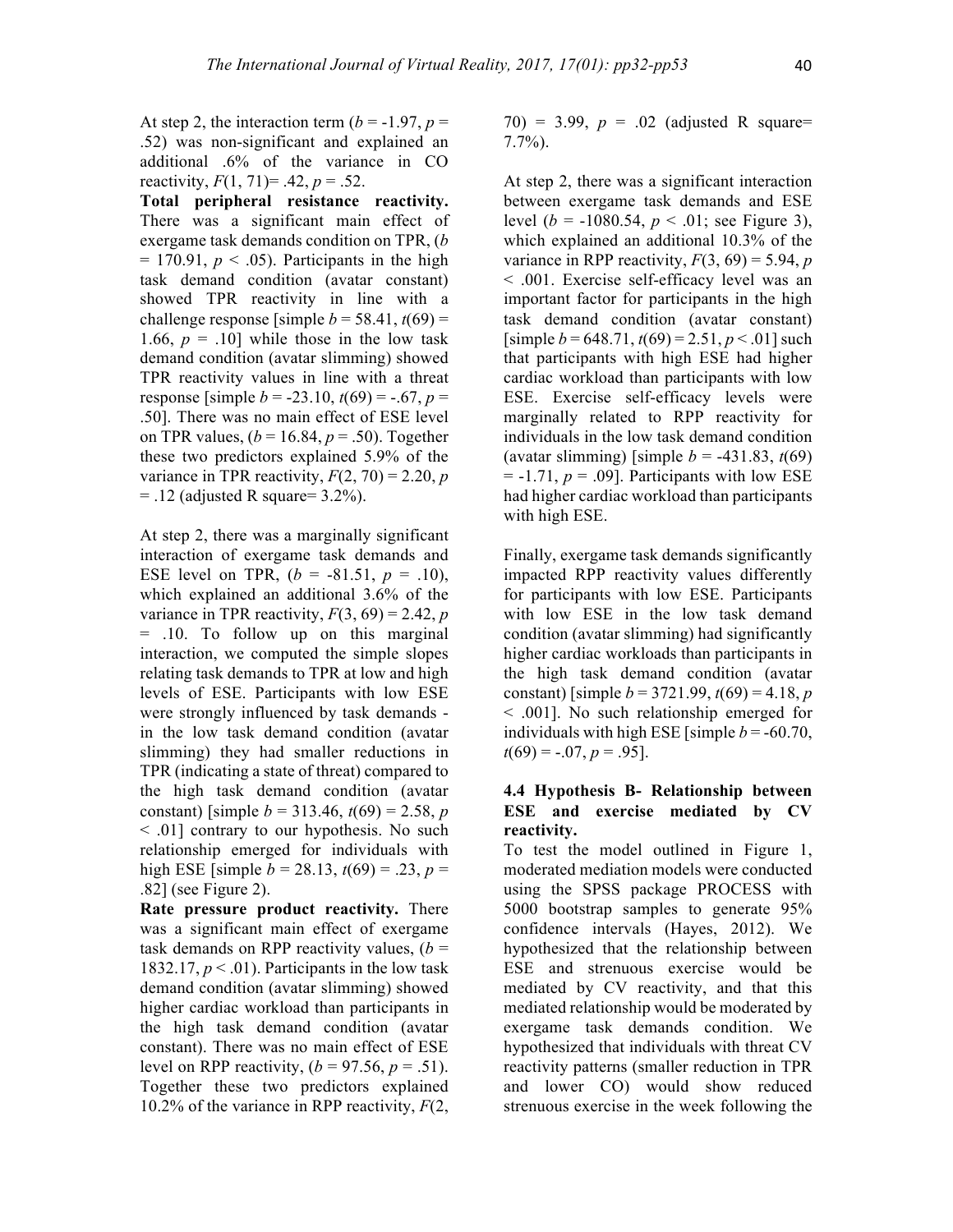experiment. We were also interested in how RPP reactivity values may influence exercise levels. As such, we also tested RPP in a moderated mediation model. We modeled three separate moderated mediation models: CO, TPR, and RPP (Hayes, 2015).

# **4.5 Analysis of moderated mediations models to Test Hypothesis B.**

**Cardiac output.** The indirect effect of ESE on follow-up exercise through CO reactivity was not moderated by exergame task demands condition, index  $= -0.01$ , 95% CI [ $-$ .11, .07] (Hayes, 2015). Additionally, CO reactivity did not significantly predict strenuous exercise ( $b = .01$ ,  $p = .19$ ), and the relationship between ESE and strenuous exercise (total effect:  $b = .28$ ,  $p < .05$ ) was not mediated by CO reactivity (remaining indirect effect:  $b = .25$ ,  $p < .05$ ). Taken together, these results suggest that CO reactivity alone does not explain exercise in the week after the experiment.

**Total peripheral resistance.** The indirect effect of ESE on follow-up exercise through TPR reactivity was not moderated by exergame task demands condition, index= - .10, 95% CI [-.22, .01] (Hayes, 2015). Additionally, TPR reactivity did significantly predict strenuous exercise in the following week ( $b = .01$ ,  $p < .05$ ). Participants with more negative TPR reactivity (state of challenge) exercised more in the following week. Finally, the relationship between ESE and strenuous exercise  $(b = .28, p < .05)$  was not fully mediated by TPR reactivity  $(b = .24, )$  $p < .05$ ).

**Rate pressure product.** The indirect effect of ESE on follow up exercise through RPP reactivity was not moderated by exergame task demands condition, index= -.04, 95% CI [-.19, .12]. Additionally, RPP reactivity did not predict strenuous exercise in the following week ( $b = .01$ ,  $p = .59$ ). Finally, the relationship between ESE and strenuous exercise ( $b = .28$ ,  $p < .05$ ) was not mediated by TPR reactivity ( $b = .26$ ,  $p < .05$ ).

### **V. DISCUSSION**

We hypothesized that individuals in the low task demands condition (avatar slimming)

would show no differences in CV responding or exercise levels. However, for those in the high task demands condition (avatar constant) with low ESE, we hypothesized that participants would exhibit a CV reactivity profile of threat and would show low levels of exercise (few perceived resources and high task demands due to increased perceived task demands). For those in the high task demands condition (avatar constant) with high ESE, we hypothesized that participants would exhibit a CV reactivity profile of challenge and would show high levels of exercise (many perceived resources and high task demands due to increased perceived task demands). Finally, we hypothesized that the relationship between ESE and strenuous exercise would be mediated by CV reactivity, and that this mediated relationship would be moderated by exergame task demands condition.

Results deviated from our hypotheses but yielded interesting results. Individuals with high ESE (high perceived resources) had similar outcomes regardless of exergame task demands, higher threat response (TPR), and a modest amount of cardiac work (RPP). In contrast, participants with low ESE (fewer perceived resources) were significantly influenced by exergame task demands. Participants with low ESE in the low task demands condition (avatar slimming) had highest levels of threat responding (TPR) and the highest cardiac workload (RPP) while those in the high task demands condition (avatar constant) had the largest reduction in TPR (signaling challenge) and lowest levels of cardiac workload (RPP). This outcome is particularly surprising as one would presume that exergames are designed for individuals with low ESE and receiving positive feedback during play (via a slimmed avatar) would result in positive physiological responding (a challenge response). Prior work on the BPSCT has shown that having a high performing partner (in this study, the avatar) can result in threat responses due to upward social comparisons which may be why the women in this study with low ESE and a slimming avatar had a physiological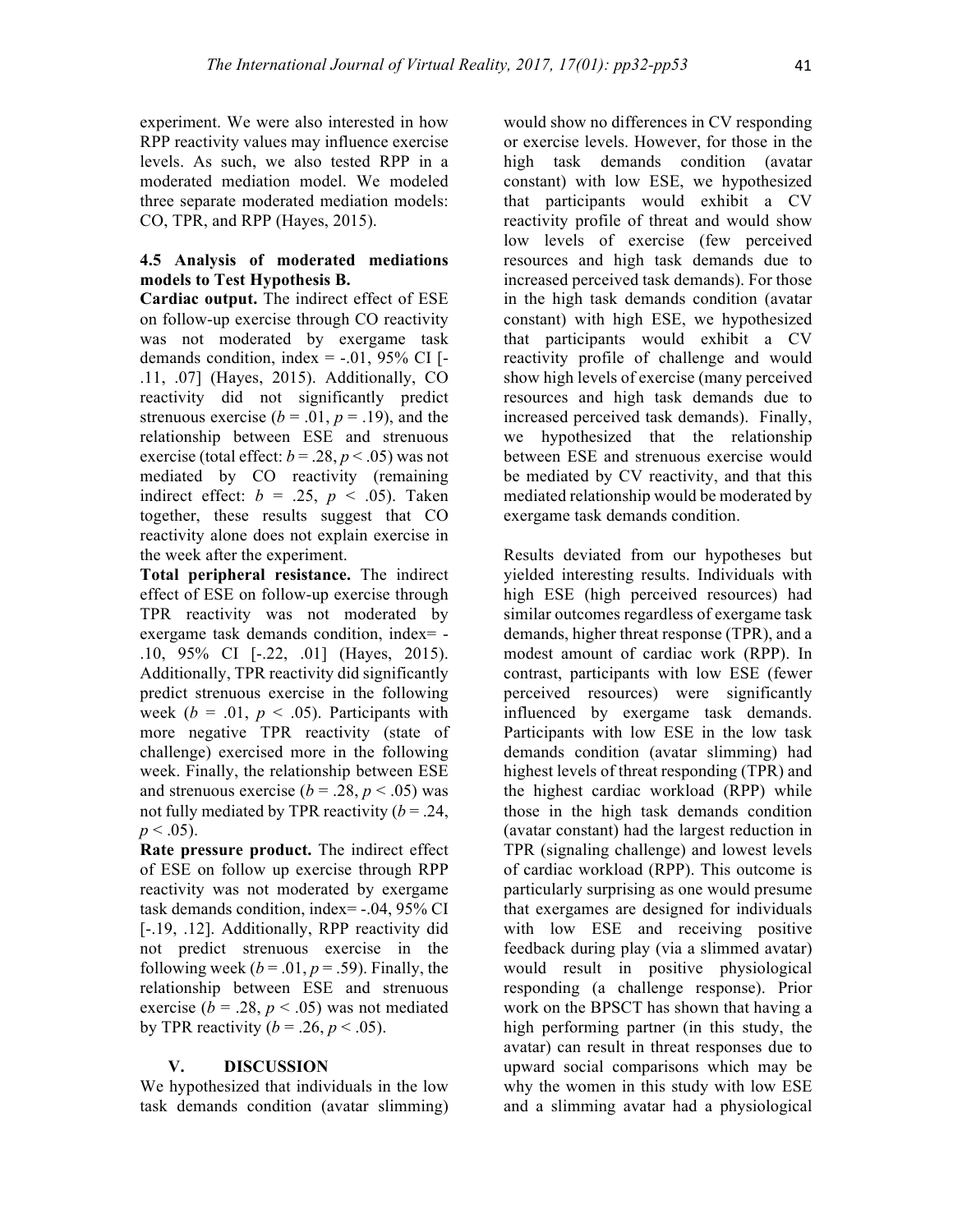response pattern indicative of threat (Mendes, Blascovich, Major, & Seery, 2001). Alternatively, other work by Mendes and colleagues has shown that interacting with an expectancy violating partner can contribute to threat responding. In the current study, women with low ESE were told their avatar would lose weight but because of their low ESE levels, perhaps they did not actually expect their avatar to slim, so when it did, it caused an expectancy violation resulting in the documented threat response (Mendes, Blascovich, Hunter, Lickel, & Jost, 2007)

Our findings support previous research that being able to see and track performance outcomes during exercise and exergames is not beneficial for all. For individuals with high ESE in our study, the exergame task demands did not influence their physiological responding. However, our differential findings for those with low ESE support the findings of Cornick and Blascovich (2015) and Song, Kim, and Lee (2014), which outlined negative effects for those with body dissatisfaction. As exercise self-efficacy levels are created via a combination of past accomplishments, feedback, vicarious experiences, and physical and emotional states, it is possible that participants with high ESE had more exercise related information to rely on when making assessments of their performance in the experimental task (Bandura, 1977; Samson & Solomon, 2011). This may be why there were no significant differences by exergame manipulation for participants with high ESE but significant differences for those with low ESE.

Additionally, findings from the current study do not fully support initial research on the Proteus Effect which states that a user's attitudes, motivations, goals, and behaviors can be influenced by the behavior of his or her avatar (Yee et al., 2009). These findings present a more complicated story in that TPR predicted strenuous exercise in the following week, specifically, when participants felt "challenged" (as defined in the BSCT model; Blascovich et al., 2011), they completed more strenuous exercise. This outcome

suggests that merely viewing an assigned avatar was not enough to change participant's future behavior as would be posited by the Proteus Effect (Yee et al., 2009). Instead, experiences with the avatar interact with previous participant specific information (in this case, ESE) to influence behavioral outcomes such as strenuous exercise.

As shown by previous research assessing BPSCT outcomes in metabolically demanding tasks (Cornick & Blascovich, 2015; Rouselle et al., 1995), exercising while in a CV state of threat puts additive stress on the CV system while not providing more beneficial outcomes (such as increased oxygen intake or calorie expenditure). In the current study, participants in the low task demands condition (avatar slimming) with low ESE (low perceived resources) exhibited a CV profile of threat during the cycling task. While it was initially hypothesized that these individuals would exhibit a CV profile of challenge, perhaps they were in a state of threat because even low task demands are still higher than their available resources due to their low ESE levels. Given that ESE and BMI negatively correlate and one-third of American adults are obese (Ogden, Carroll, Kit, & Flegal, 2014), many Americans could be influenced by the design and implementation of future exergames.

# **5.1 Practical Recommendations.**

Going forward, the design of exergames should consider demands being placed on the user and strive to ensure that users at all skill and resource levels will be able to complete the game demands. Our findings support the assertion that perceived exergame task demands can have negative outcomes for those with low ESE by influencing perceptions of task demands and resources. As self-efficacy is influenced by components such as feedback and previous experience, it may be beneficial to keep the user's first few experiences with the exergame short and simplistic so as to build a bank of positive experiences from which the user can draw from in the future. In this way, perhaps the user's efficacy will be increased sufficiently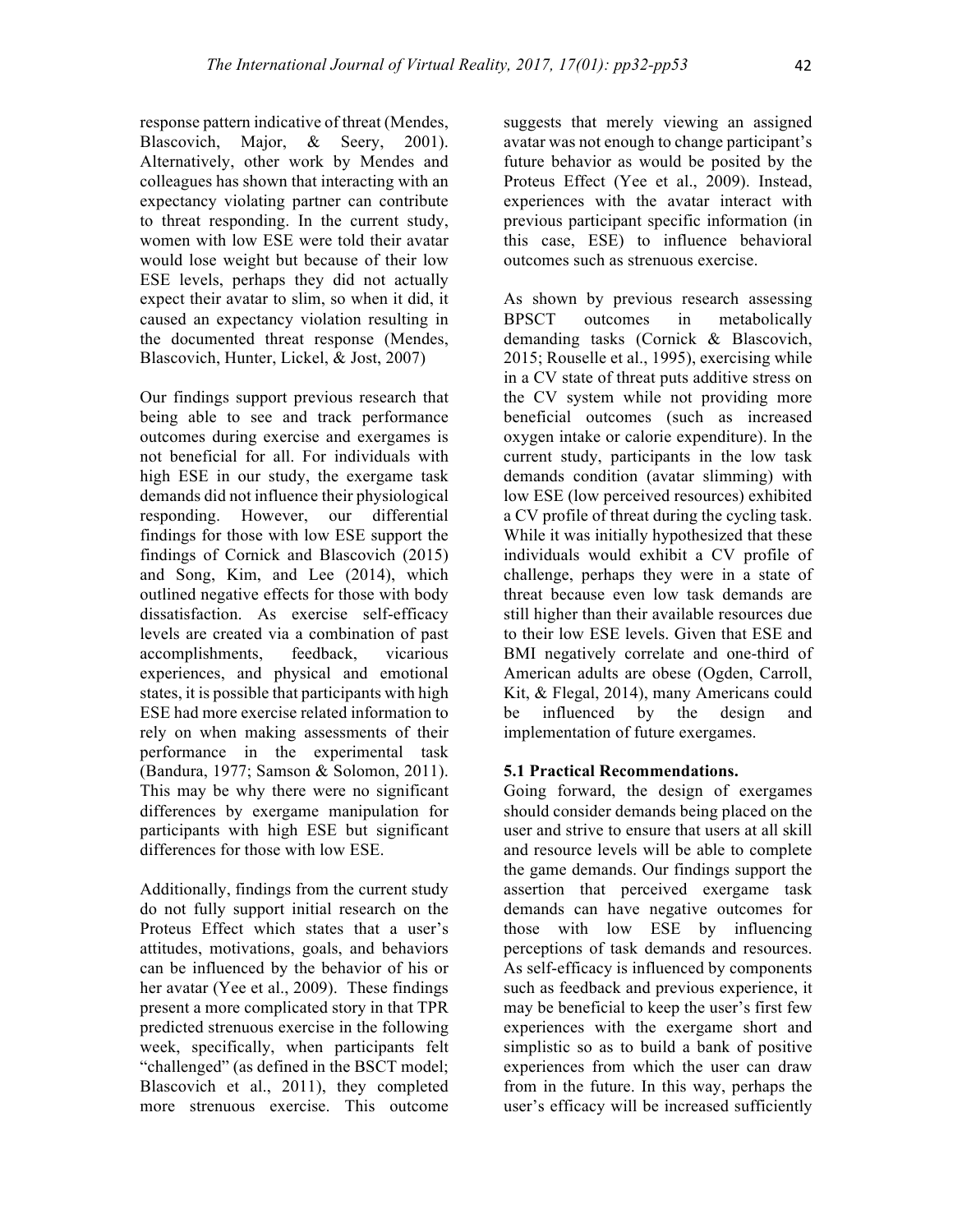so as to enable them to meet and defeat challenging exercise scenarios in the future. Additionally, the exergame could be programmed such that the user receives a high volume of positive feedback at the outset (again with the intention of building high ESE levels to use in future challenging scenarios). Feedback and role model information could also be collected via the extended social network of other players of the exergame providing additional resources for the user to rely upon.

### **5.2 Limitations and Future Directions.**

Although the current study represents a distinctive combination of physiological indices, trait ratings, and behavioral measures, there are limitations that must be addressed. First, the physiological indices of RPP and CO did not significantly predict exercise completed in the following week even though self-efficacy theory argues that physiological and psychological states are used to assess and modify self-efficacy levels (Samson  $&$  Solomon, 2011). We believe that this predicted relationship was not borne out in the data as the biking task completed in the lab was only one of many experiences the participants have had with exercise and so therefore could potentially be easily discounted when evaluating current ESE levels. In future work, we are planning a longitudinal study where participants return to the lab over many weeks in order to see if we can more definitively influence exercise levels via physiological response patterns. In this way, we hope to include more baseline information about the participants previous and current exercise levels so as to be able to better predict future exercise outcomes resulting from experimental manipulations.

Second, the data were collected on a university campus on mostly normal weight individuals. In future studies, we would like to have a sample with more weight variability so as to determine if weight influences the relationships between ESE, physiological response patterns, and exercise. We would also like to seek out more members from the community so as to utilize a more

representative and diverse sample for future work.

Finally, the avatar that was used in the exergame was generic and not customized to each participant. It is thus possible that each participant identified to a different degree with the avatar. In future studies we would like utilize software such that each avatar could be completely customized to the participant, thereby increasing identification with the avatar and potentially enhancing the avatar's influence on the participant (Yee et al., 2009). Level of identification with the avatar could provide a new approach to understanding the downstream consequences of exergame use.

# **VI. CONCLUSION**

As long as the obesity epidemic remains a part of the US social landscape, weight loss techniques such as exercising with exergames will remain popular. The research presented in this paper assessed the interaction of ESE, and exergame task demands (operationalized by different characteristics of an assigned avatar) on CV reactivity, and how this interaction predicted later strenuous physical activity levels. Results suggest that while these games may be more entertaining and engaging for users when compared with traditional exercise options, for those with low ESE, the downstream consequences of playing these games may be negative.

As exercise is a key component to maintaining a healthy lifestyle, finding ways for individuals with body dissatisfaction and low ESE to exercise without increasing selfawareness will be critical. This study represents the first of its kind to integrate the BPSCT model with virtual exergames to understand immediate downstream peripheral nervous system reactions to psychological phenomenon experienced while digitally immersed in a virtual space. Going forward, companies could integrate more sensitive physiological feedback mechanisms within consoles of video games so as to tailor the experience uniquely for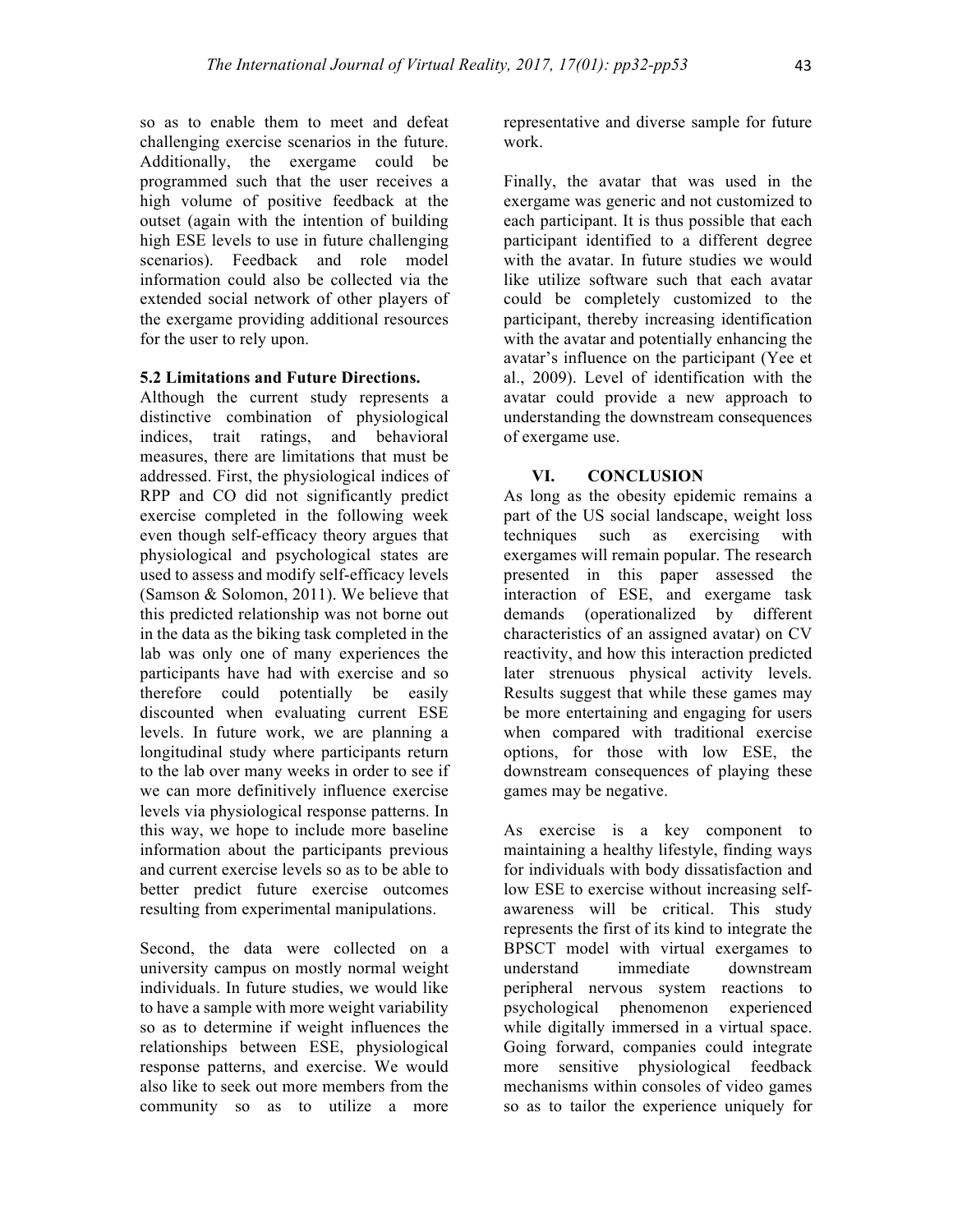each player in the hopes of providing a positive, self-efficacy enhancing experience. These unique experiences will be more readily available as virtual reality hardware continues to saturate the consumer market at more affordable rates.

#### **VII. REFERENCES**

- [1]. Aadahl, M., & Jorgensen, T. (2003). Validation of a new self-report instrument for measuring physical activity. *Medicine and Science in Sports and Exercise, 35*(7)*,* 1196-1202. doi: 10.1249/01.MSS.0000074446.02192.1 4
- [2]. Astrup, A., Toubro, S., Cannon, S., Hein, P., Breum, L., & Madsen, J. (1990). Caffeine: A double blind, placebo-controlled study of its thermogenic, metabolic, and cardiovascular effects in healthy volunteers. *American Journal of Clinical Nutrition, 51*(5)*,* 759-767. Retrieved from http://ajcn.nutrition.org/content/51/5/75 9.abstract
- [3]. Bailenson, J., Patel, K., Nielsen, A., Bajscy, R., Jung, S. H., & Kurillo, G. (2008). The effect of interactivity on learning physical actions in virtual reality. *Media Psychology*, *11*(3), 354- 376. doi: 10.1080/15213260802285214
- [4]. Bandura, A. (1977). Self-efficacy: toward a unifying theory of behavioral change. *Psychological Review*, *84*(2), 191-215. doi: 10.1.1.315.4567
- [5]. Bandura, A. (1982) Self-efficacy mechanism in human agency. *American Psychologist, 37*(2), 122–147. doi: 10.1037/0003-066X.37.2.122
- [6]. Bandura, A. (1994). Self-efficacy. In V. S. Ramachaudran (Ed.), *Encyclopedia of human behavior* (Vol. 4, pp. 71-81). New York, NY: Academic Press.
- [7]. Bandura, A. (2006). *Self-efficacy beliefs of adolescents.* Charlotte, NC: Information Age Publishing.
- [8]. Behm-Morawitz, E., Lewallen, J., & Choi, G. (2016). A second chance at health: How a 3D virtual world can

improve health self-efficacy for weight loss management among adults. *Cyberpsychology, Behavior, and Social Networking*, *19*(2), 74-79. doi: 10.1089/cyber.2015.0317

- [9]. Blascovich, J. (2008). Challenge and threat. In A.J. Elliot (Ed.), *Approach and Avoidance Motivation* (pp. 431- 444). New York, NY: Taylor & Francis.
- [10]. Blascovich, J., & Mendes, W.B. (2010). Social psychophysiology and embodiment. In S.T. Fiske, D.T. Gilbert, G. Lindzey (Eds.), *Handbook of Social Psychology*,  $(5<sup>th</sup>$  ed., Vol. 2, pp. 194-227). Hoboken, NJ: John Wiley & Sons Inc.
- [11].Blascovich, J., Mendes, W. B., Hunter, S. B., Lickel, B., & Kowai-Bell, N. (2001). Perceiver threat in social interactions with stigmatized others. *Journal of Personality and Social Psychology*, *80*(2), 253-267. doi: 10.1037/0022-3514.80.2.253
- [12].Blascovich, J., Vanman, E., Mendes, W. B., & Dickerson, S. (2011). *Social psychophysiology for social and personality psychology*. Thousand Oaks, CA: Sage Publications.
- [13].Callahan, D. (2013). Obesity: chasing an elusive epidemic. *Hastings Center Report*, *43*(1), 34-40. doi: 10.1002/hast.114
- [14]. Centers for Disease Control. (2012). *Vital signs. More people walk to get better health* (Publication No. CS233690-B). Retreived from http://www.cdc.gov/vitalsigns/pdf/2012 -08-vitalsigns.pdf
- [15].Chemers, M.M., Hu, L., & Garcia, B.F. (2001). Academic self-efficacy and first-year college student performance and adjustment. *Journal of Educational Psychology, 93*(1), 55-64. doi: 10.1037/0022-0663.93.1.55
- [16].Chen, G., Gully, S. M., & Eden, D. (2001). Validation of a new general selfefficacy scale. *Organizational Research Methods*, *4*(1), 62-83. doi: 10.1177/109442810141004
- [17].Chuang, T., Chang, H., Lee, H., Chou, C., & Doong, J. (2003). Virtual reality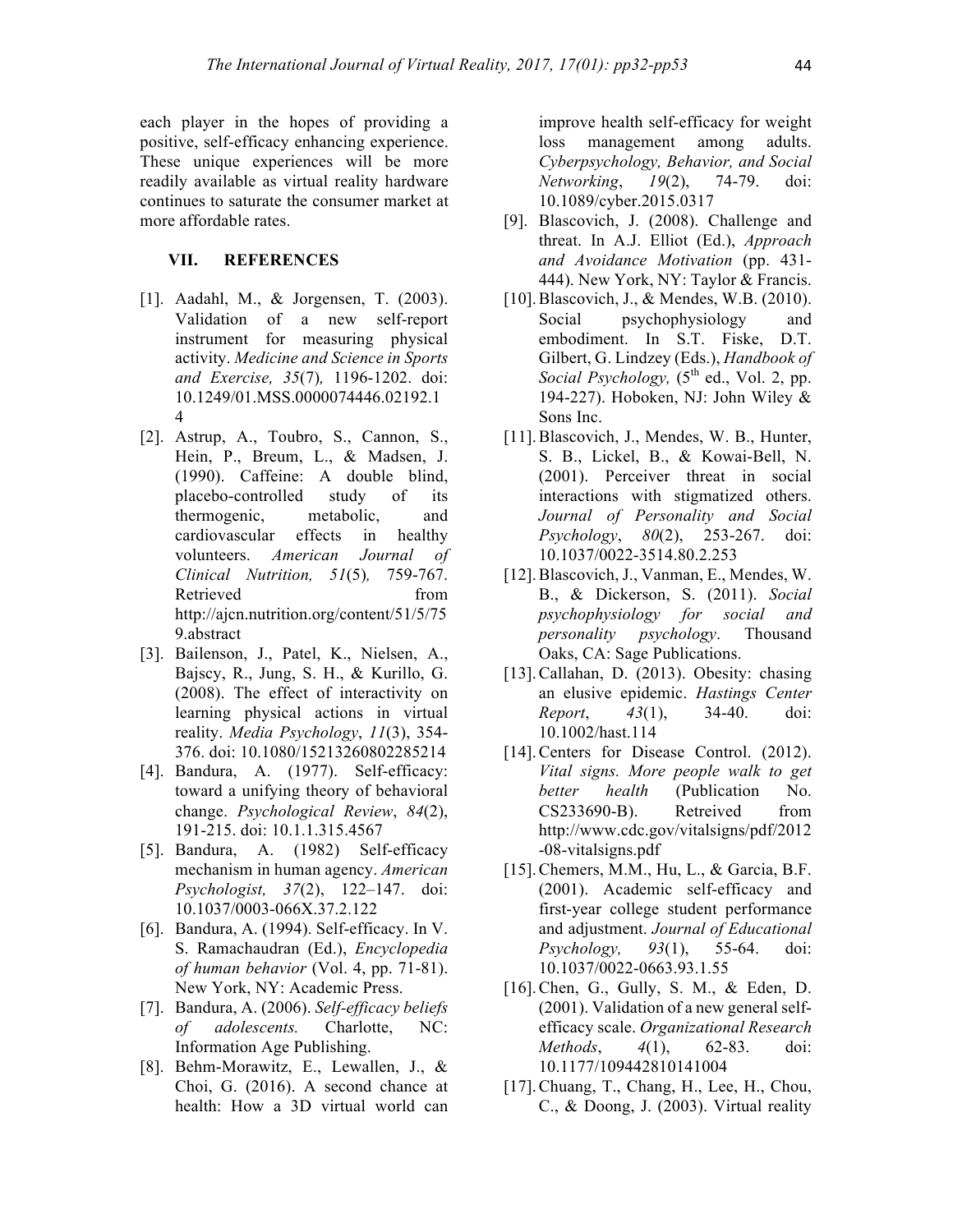serves as a support technology in cardiopulmonary exercise testing. *Presence, 12*(3), 326- 351. doi: 10.1162/105474603765879567

- [18].Cornick, J.E. & Blascovich, J. (2015). Consequences of objective selfawareness during exercise. *Health Psychology Open, 2*(2), 1-9. doi: 10.1177/2055102915598088
- [19].Cornick, J.E. & Blascovich, J. (2016). Virtual reality and eating, diabetes and obesity. In C.D. Combs, J.A. Sokolowski, & C.M. Banks (Eds.), *The digital patient: Advancing healthcare, research, and education* (pp. 181-198). Hoboken, NJ: Wiley & Sons.
- [20].Dean, E., Cook, S., Keating, M., & Murphy, J. (2009). Does this avatar make me look fat? Obesity and interviewing in Second Life. *Journal for Virtual Worlds Research*, *2*(2), 4-11. doi: 10.4101/jvwr.v2i2.621
- [21]. Feltz, D., Short, S., & Sullivan, P. (2008). Self-efficacy in sport: Research and strategies for working with athletes, teams, and coaches. *International Journal of Sports Science and Coaching, 3*(2), 293-295. doi: 10.1260/174795408785100699
- [22] Fox, J., & Bailenson, J. N. (2009). Virtual self-modeling: The effects of vicarious reinforcement and identification on exercise behaviors. *Media Psychology*, *12*(1), 1-25. doi: 10.1080/15213260802669474
- [23].Gao, Z., Chen, S., Pasco, D., & Pope, Z. (2015). A meta-analysis of active video games on health outcomes among children and adolescents. *Obesity Reviews*, *16*(9), 783-794.
- [24].Ginis, K. A. M., Jung, M. E., & Gauvin, L. (2003). To see or not to see: Effects of exercising in mirrored environments on sedentary women's feeling states and self-efficacy. *Health Psychology*, *22*(4), 354-361. doi: 10.1037/0278- 6133.22.4.354
- [25].Hankonen, N., Absetz, P., Ghisletta, P., Renner, B., & Uutela, A. (2010). Gender differences in social cognitive determinants of exercise adoption.

*Psychology and Health, 25*(1), 55-69. doi: 10.1080/08870440902736972

- [26].Hayes, A. F. (2012). PROCESS: A versatile computational tool for observed variable mediation, moderation, and conditional process modeling [Software]. Retrieved from http://www.afhayes.com/public/process 2012.pdf
- [27].Hayes, A. F. (2015). An index and test of linear moderated mediation. *Multivariate Behavioral Research*, *50*(1), 1-22. doi: 10.1080/00273171.2014.962683
- [28].Higgins, E. Tory (1989). Selfdiscrepancy theory: What patterns of self-beliefs cause people to suffer? In L. Berkowitz, *Advances in experimental social psychology* (Vol. 22., pp. 93- 136). San Diego, CA: Academic Press.
- [29].Hutchinson, J., Sherman, T., Martinovic, N., & Tenenbaum, G. (2008). The effect of manipulated selfefficacy on perceived and sustained effort. *Journal of Applied Sport Psychology, 20*(4)*,* 457-472. doi: 10.1080/10413200802351151
- [30].Ijsselsteijn, W. A., Kort, Y. D., Westerink, J. H. D. M., Jager, M. D., & Bonants, R. (2006). Virtual fitness: stimulating exercise behavior through media technology. *Presence: Teleoperators and Virtual Environments*, *15*(6), 688-698. doi: 10.1162/pres.15.6.688
- [31].Johnston, J. D., Massey, A. P., & DeVaneaux, C. (2012). Innovation in weight loss intervention programs: An examination of a 3D virtual world approach. *System Science (HICSS), 2012 45th Hawaii International Conference,* 2890-2899. doi: 10.1109/HICSS.2012.325
- [32].Jones, M., Meijen, C., McCarthy, P. J.,  $& Sheffield, D. (2009). A theory of$ challenge and threat states in athletes. *International Review of Sport and Exercise Psychology*, *2*(2), 161-180. doi: 10.1080/17509840902829331
- [33].Kaminsky, L. A., Arena, R., Beckie, T. M., Brubaker, P. H., Church, T. S.,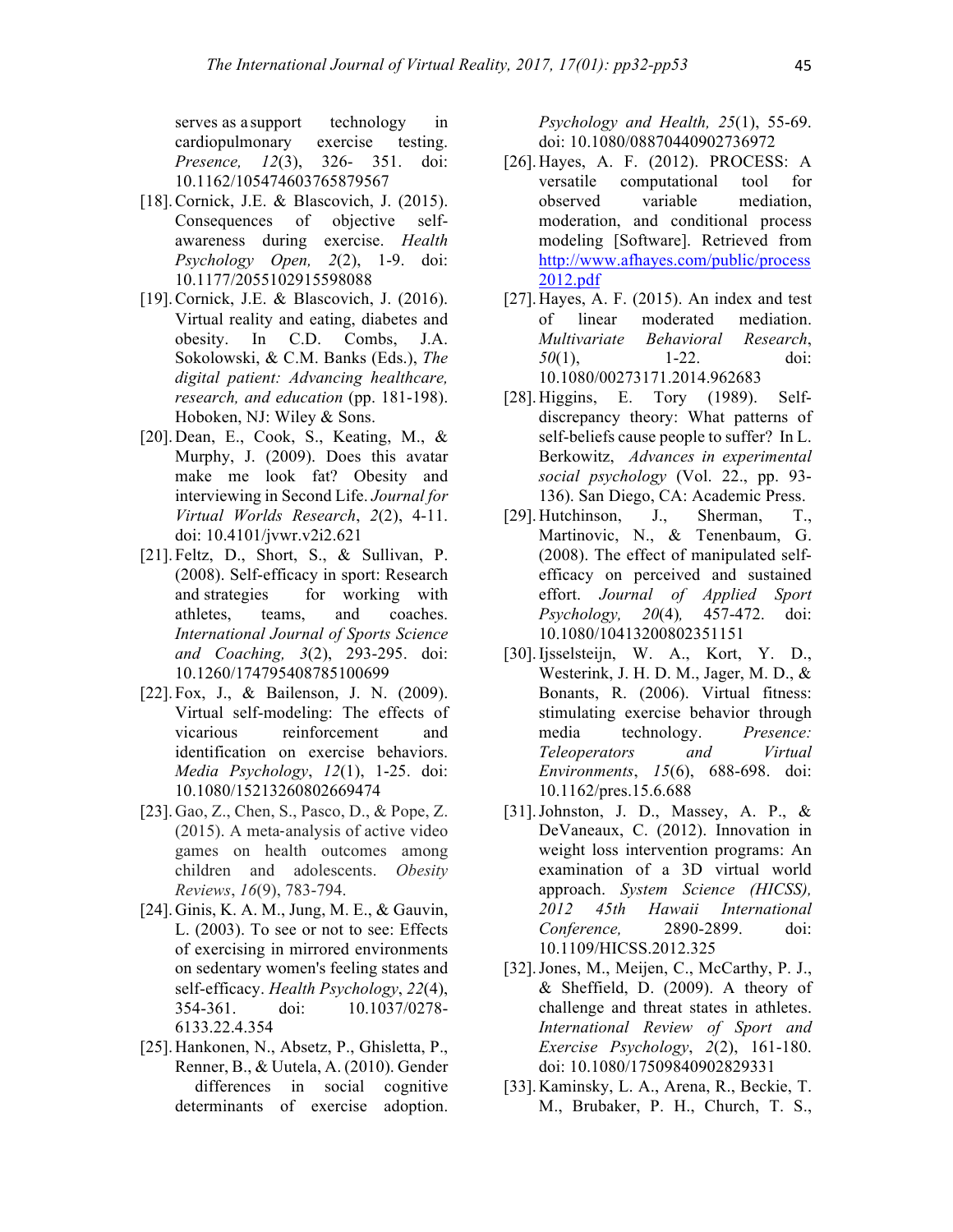Forman, D. E., … Williams, M. A. (2013). The importance of cardiorespiratory fitness in the United States: the need for a national registry a policy statement from the American Heart Association. *Circulation*, *127*(5), 652-662. doi: 10.1161/CIR.0b013e31827ee100

- [34].Katula, J.A. & McAuley, E. (2001). The mirror does not lie: Acute exercise and self-efficacy. *International Journal of Behavioral Medicine, 8*(4), 319-326. doi: 10.1207/s15327558ijbm0804\_6
- [35].Katula, J. A., McAuley, E., Mihalko, S. L., & Bane, S. M. (1998). Mirror, mirror on the wall Exercise environment influences on self-efficacy. *Journal of Social Behavior and Personality*, *13*(2), 319-332. Retrieved from http://search.proquest.com/docview/12 92283269?pq-origsite=gscholar
- [36].Kelsey, R. M. (2004). Heart disease and reactivity. In N. B. Anderson (Ed.), *Encyclopedia of health and behavior* (pp. 510–517). Thousand Oaks, CA: Sage Publications.
- [37].Legrand, F. D., Joly, P. M., Bertucci, W. M., Soudain-Pineau, M. A., & Marcel, J. (2011). Interactive-Virtual Reality (IVR) exercise: An examination of intask and pre-to-post exercise affective changes. *Journal of Applied Sport Psychology*, *23*(1), 65-75. doi: 10.1080/10413200.2010.523754
- [38].Llewellyn, D., Sanchez, X., Asghar, A., & Jones, G. (2008). Self-efficacy, risk taking, and performance in rock climbing. *Personality and Individual Differences, 45*(1), 75- 81. doi: 10.1016/j.paid.2008.03.001
- [39].Lyons, E. J., Tate, D. F., Komoski, S. E., Carr, P. M., & Ward, D. S. (2012). Novel approaches to obesity prevention: Effects of game enjoyment and game type on energy expenditure in active video games. *Journal of Diabetes, Science and Technology*, *6*(4), 839-848. doi: 10.1177/193229681200600415
- [40].Major, B., Hunger, J. M., Bunyan, D. P., & Miller, C. T. (2014). The ironic effects of weight stigma. *Journal of*

*Experimental Social Psychology*, *51*, 74-80. doi: 10.1016/j.jesp.2013.11.009

- [41].Mead, G.H. (1934). *Mind, self and society form the standpoint of a social behaviourist.* Chicago, IL: University of Chicago Press.
- [42].Mendes, W. B., Blascovich, J., Hunter, S. B., Lickel, B., & Jost, J. T. (2007). Threatened by the unexpected: physiological responses during social interactions with expectancy-violating partners. *Journal of Personality and Social Psychology*, *92*(4), 698-716. doi: 10.1037/0022-3514.92.4.698
- [43].Mendes, W.B., Blascovich, J., Lickel, B., & Hunter, S. (2002). Challenge and threat during social interactions with White and Black men. *Personality and Social Psychology Bulletin, 28*(7), 939- 952. doi: 10.1177/014616720202800707
- [44].Mendes, W. B., Blascovich, J., Major, B., & Seery, M. (2001). Challenge and threat responses during downward and upward social comparisons. *European Journal of Social Psychology*, *31*(5), 477-497. doi: 10.1002/ejsp.80
- [45].Muennig, P., Jia, H., Lee, R., & Lubetkin, E. (2008). I think therefore I am: Perceived ideal weight as a determinant of health. *American Journal of Public Health, 98*(3), 501- 506. doi: 10.2105/AJPH.2007.114769
- [46].Ogden, C. L., Carroll, M. D., Kit, B. K.,  $&$  Flegal, K. M. (2014). Prevalence of childhood and adult obesity in the United States, 2011-2012. *Journal of the American Medical Association*, *311*(8), 806-814. doi: 10.1001/jama.2014.732.
- [47].Plante, T. G., Aldridge, A., Bogden, R., & Hanelin, C. (2003). Might virtual reality promote the mood benefits of exercise? *Computers in Human Behavior*, *19*(4), 495-509. doi: 10.1016/S0747-5632(02)00074-2
- [48].Plante, T. G., Cage, C., Clements, S., & Stover, A. (2006). Psychological benefits of exercise paired with virtual reality: Outdoor exercise energizes whereas indoor virtual exercise relaxes.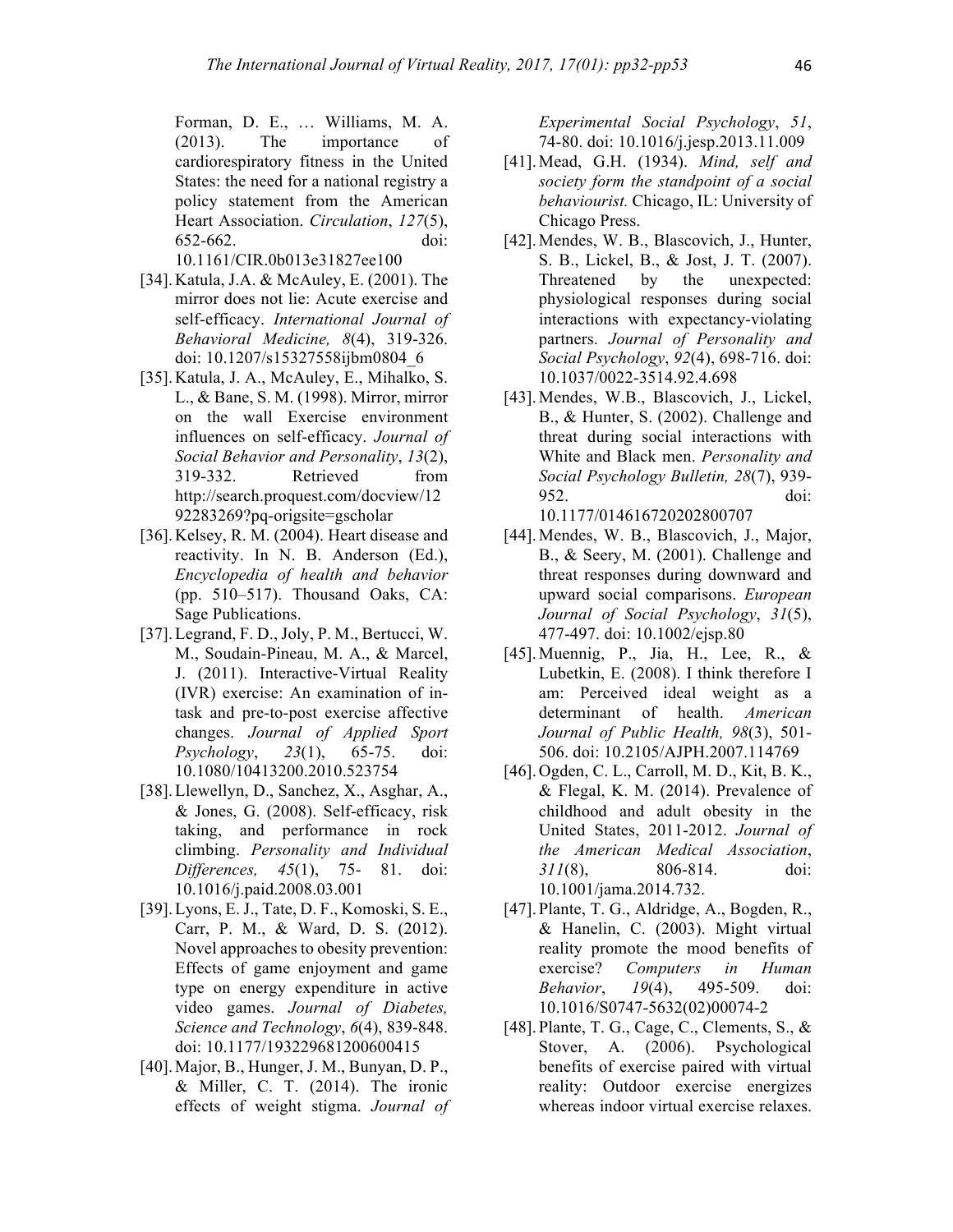*International Journal of Stress Management*, *13*(1), 108-117. doi: 10.1037/1072-5245.13.1.108

- [49].Rizzo, A. S., Lange, B., Suma, E. A., & Bolas, M. (2011). Virtual reality and interactive digital game technology: new tools to address obesity and diabetes. *Journal of Diabetes Science and Technology*, *5*(2), 256-264. doi: 10.1177/193229681100500209
- [50].Rouselle, J.G., Blascovich, J., Kelsey, R.M. (1995). Cardiorespiratory response under combined psychological and exercise stress. *International Journal of Psychophysiology, 20*(1), 49- 58. doi: 10.1016/0167-8760(95)00026- O
- [51].Rowell, L.B., Taylor, H.L., Wang, Y., & Carlson, W.S. (1964). Saturation of arterial blood with oxygen during maximal exercise. *Journal of Applied Physiology, 19*(2), 284-286. Retrieved from http://jap.physiology.org/content/19/2/2 84.short
- [52].Russell, W. D., & Newton, M. (2008). Short-Term Psychological Effects of Interactive Video Game Technology Exercise on Mood and Attention. *Educational Technology & Society*, *11*(2), 294-308. Retrieved from http://www.ifets.info/journals/11\_2/21. pdf
- [53] Samson, A., & Solmon, M. (2011). Examining the sources of self-efficacy for physical activity within the sport and exercise domains. *International Review of Sport and Exercise Psychology*, *4*(1), 70-89. doi: 10.1080/1750984X.2011.564643
- [54].Sherwood, A., Allen, M.T., Fahrenberg, J., Kelsey, R.M., Lovallo, W.R., & van Doornen, L.J.P. (1990). Methodological guidelines for impedance cardiography, *Psychophysiology, 27*(1)*,* 1–23. doi: 10.1111/j.1469-8986.1990.tb02171.x
- [55].Simonavice, E.M. (2008). Exercise barriers, self-efficacy, and stages of change. *Perceptual and Motor Skills*, 107(3), 946-950. doi: 10.2466/pms.107.3.946-950
- [56]. Smith, D., & Fernhall, B. (2010). *Advanced cardiovascular exercise physiology*. Champaign, IL: Human Kinetics.
- [57].Song, H., Kim, J., & Lee, K. M. (2014). Virtual vs. real body in exergames: Reducing social physique anxiety in exercise experiences. *Computers in Human Behavior*, *36*, 282-285. doi: 10.1016/j.chb.2014.03.059
- [58].Song, H., Peng, W., & Lee, K. M. (2011). Promoting exercise selfefficacy with an exergame. *Journal of Health Communication*, *16*(2), 148-162. doi: 10.1080/10810730.2010.535107
- [59].Strecher, V.J., McEvoy DeVellis, B., Becker, M.H., & Rosenstock, I.M. (1986). The role of self efficacy in achieving health behavior change. *Health Education Quarterly, 13*(1), 73- 91. doi: 10.1177/109019818601300108
- [60].Tabachnick, B.G. & Fidell, L.S.  $(2013)$ *.Using Multivariate Statistics*  $(6<sup>th</sup>$ ed.)*.* Upper Saddle River, NJ: Pearson Education.
- [61].Taylor, S. E., & Brown, J. D. (1988). Illusion and well-being: a social psychological perspective on mental health. *Psychological Bulletin*, *103*(2), 193-210. doi: 10.1037/0033- 2909.103.2.193
- [62].Tomaka, J., Blascovich, J., Kelsey, R. M., & Leitten, C. L. (1993). Subjective, physiological, and behavioral effects of threat and challenge appraisal. *Journal of Personality and Social Psychology, 65*(2), 248–260. doi: 10.1037/0022- 3514.65.2.248
- [63].Tomaka, J., Blascovich, J., Kibler, J., & Ernst, J. M. (1997). Cognitive and physiological antecedents of threat and challenge appraisal. *Journal of Personality and Social Psychology*, *73*(1), 63-72. doi: 10.1037/0022- 3514.73.1.63
- [64].Wasserman, K., Hansen, J., Sue, D.Y., Stringer, W.W., & Whipp, B.J. (2004). *Principles of exercise testing and interpretation including pathophysiology and clinical*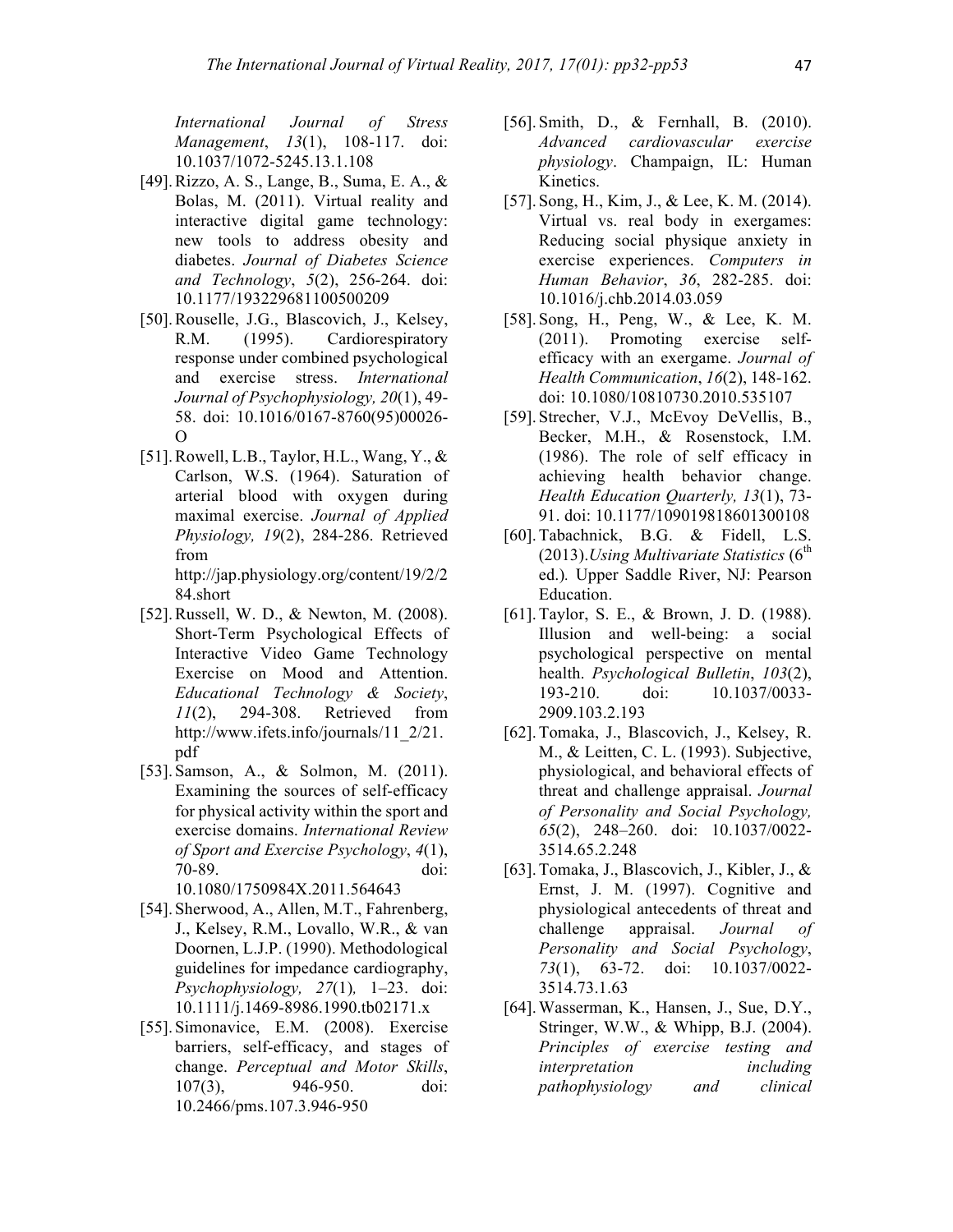*applications* (4<sup>th</sup> ed.). Philadelphia, PA: Lippincott, Wilkins, & Williams.

- [65].Wicklund, R.A., & Duval, S. (1971). Opinion change and performance facilitation as a result of objective selfawareness. *Journal of Experimental Social Psychology, 7*(3)*,* 319-342. doi: 10.1016/0022-1031(71)90032-1
- [66].Yee, N., Bailenson, J. N., & Ducheneaut, N. (2009). The Proteus effect: Implications of transformed digital self-representation on online and offline behavior. *Communication Research*, 36 (2), 285-312. doi: 10.1177/0093650208330254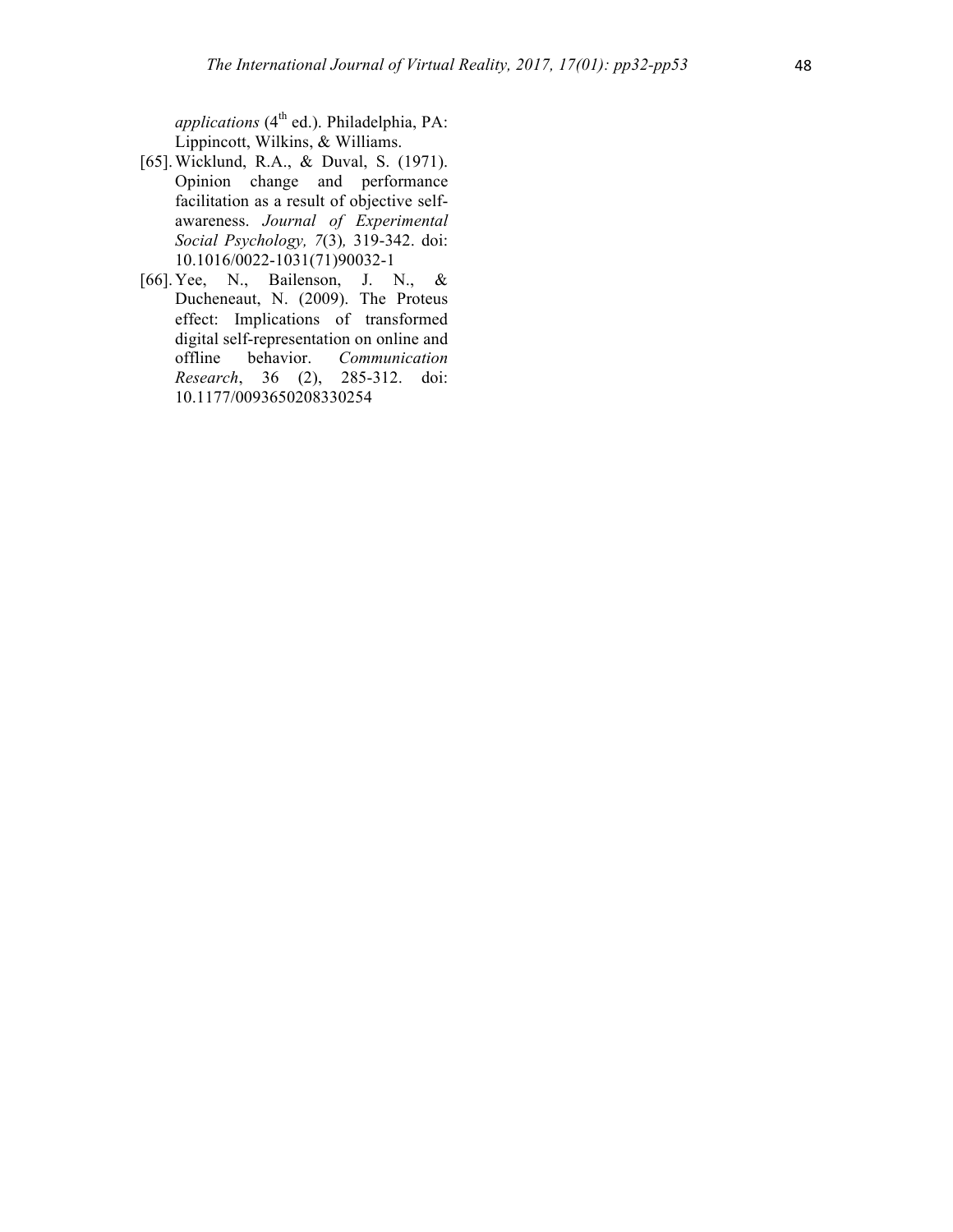

*Figure 1*. Theoretical model for the current study.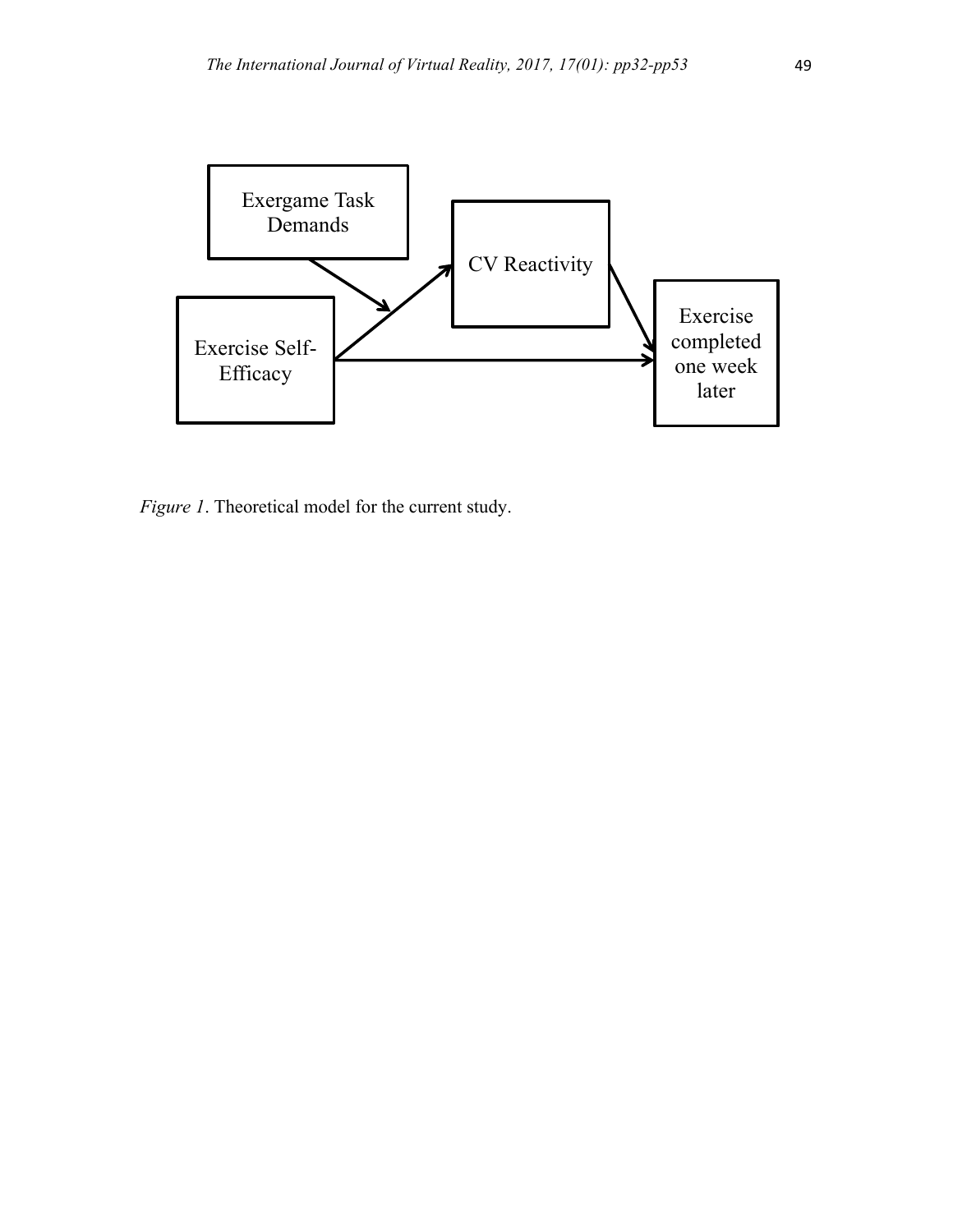

*Figure 2.* TPR reactivity values by exergame task demands condition and high and low exercise self-efficacy (ESE). More negative values indicate a challenge state of cardiovascular responding with an equal or greater amount of resources compared to task demands.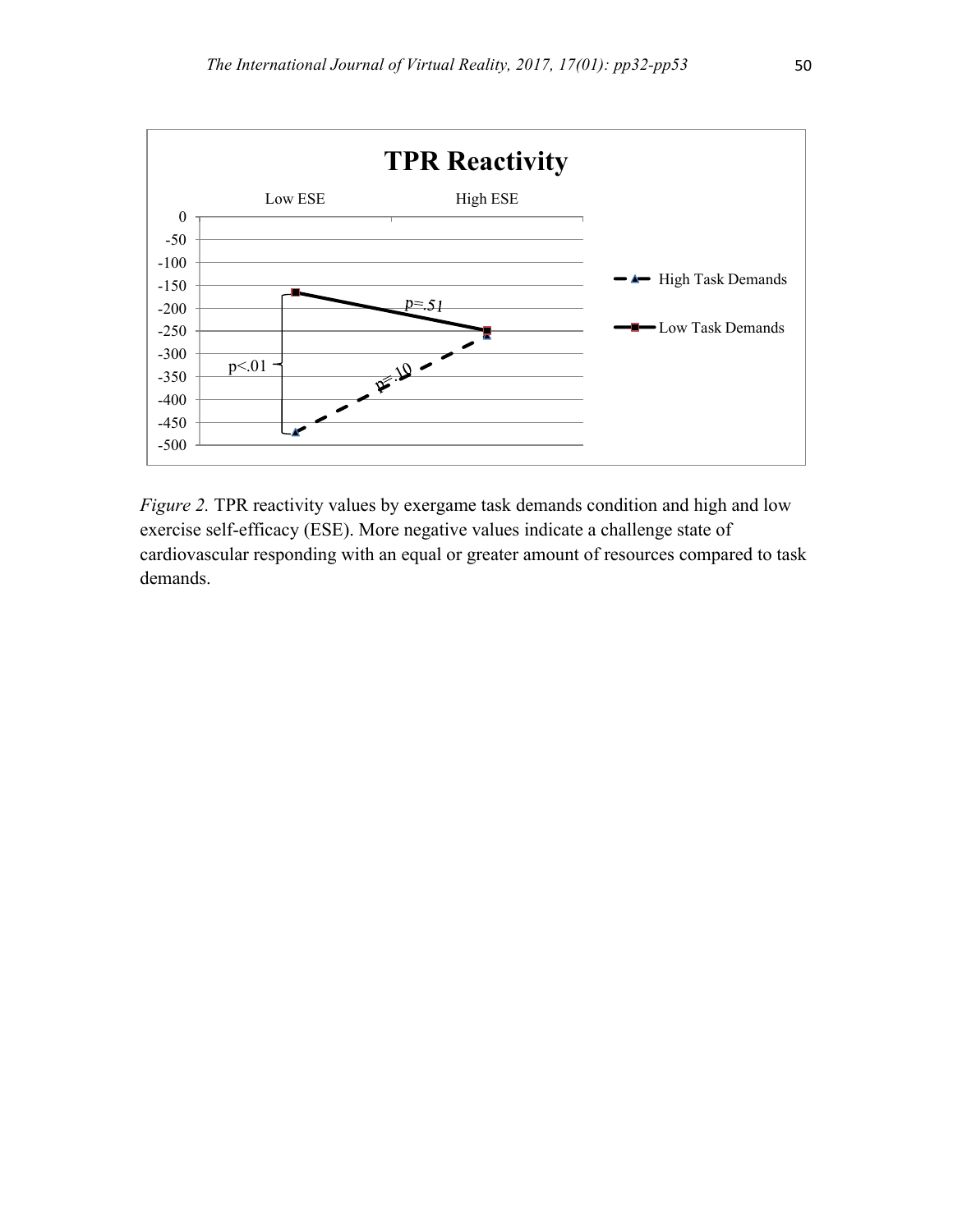

*Figure 3.* RPP reactivity values by exergame task demands condition and high and low exercise self-efficacy (ESE).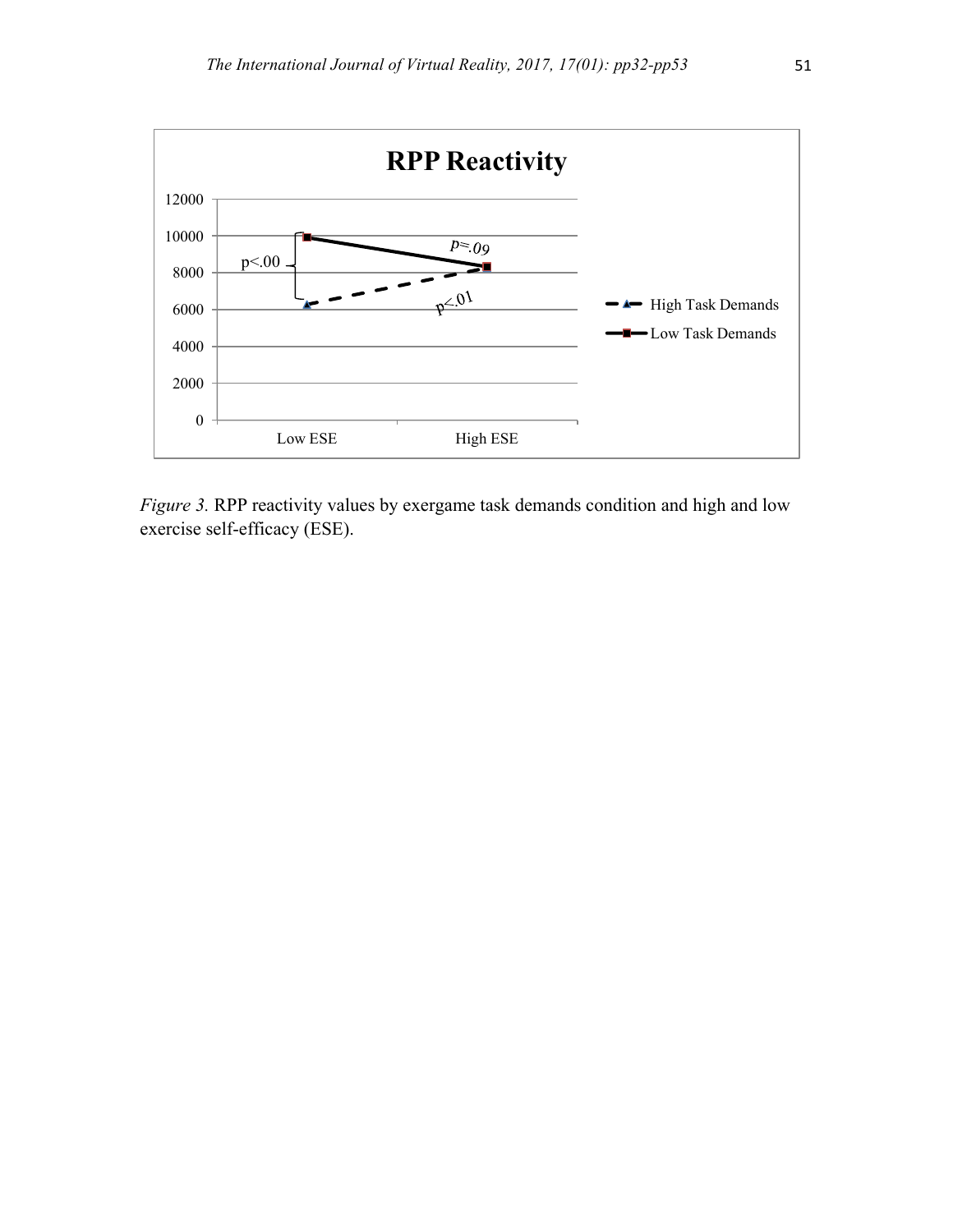Table 1

|                              | Low Task Demands |           |           |         | <b>High Task Demands</b> |           |           |         |
|------------------------------|------------------|-----------|-----------|---------|--------------------------|-----------|-----------|---------|
|                              | n                | M         | <i>SD</i> | Missing | $\boldsymbol{n}$         | M         | <i>SD</i> | Missing |
| <b>ESE</b>                   | 41               | 5.31      | 1.81      |         | 40                       | 5.24      | 1.83      |         |
| CO reactivity                | 41               | 19.96     | 22.92     | 4       | 41                       | 18.76     | 21.72     |         |
| TPR reactivity               | 38               | $-210.92$ | 373.50    |         | 40                       | $-365.42$ | 349.65    | 4       |
| <b>RPP</b> reactivity        | 38               | 9022.74   | 2390.50   |         | 40                       | 7563.94   | 3324.25   |         |
| <b>Strenuous</b><br>exercise | 40               | 2.59      | 133       |         | 42                       | 191       | 1 70      |         |

*Summary of Means, Standard Deviations, and Missing Data for Scores on ESE, CO, TPR, RPP and Strenuous Exercise by Condition*

*Note.* ESE= Exercise self-efficacy; CO= cardiac output; TPR= total peripheral resistance; RPP= rate pressure product.